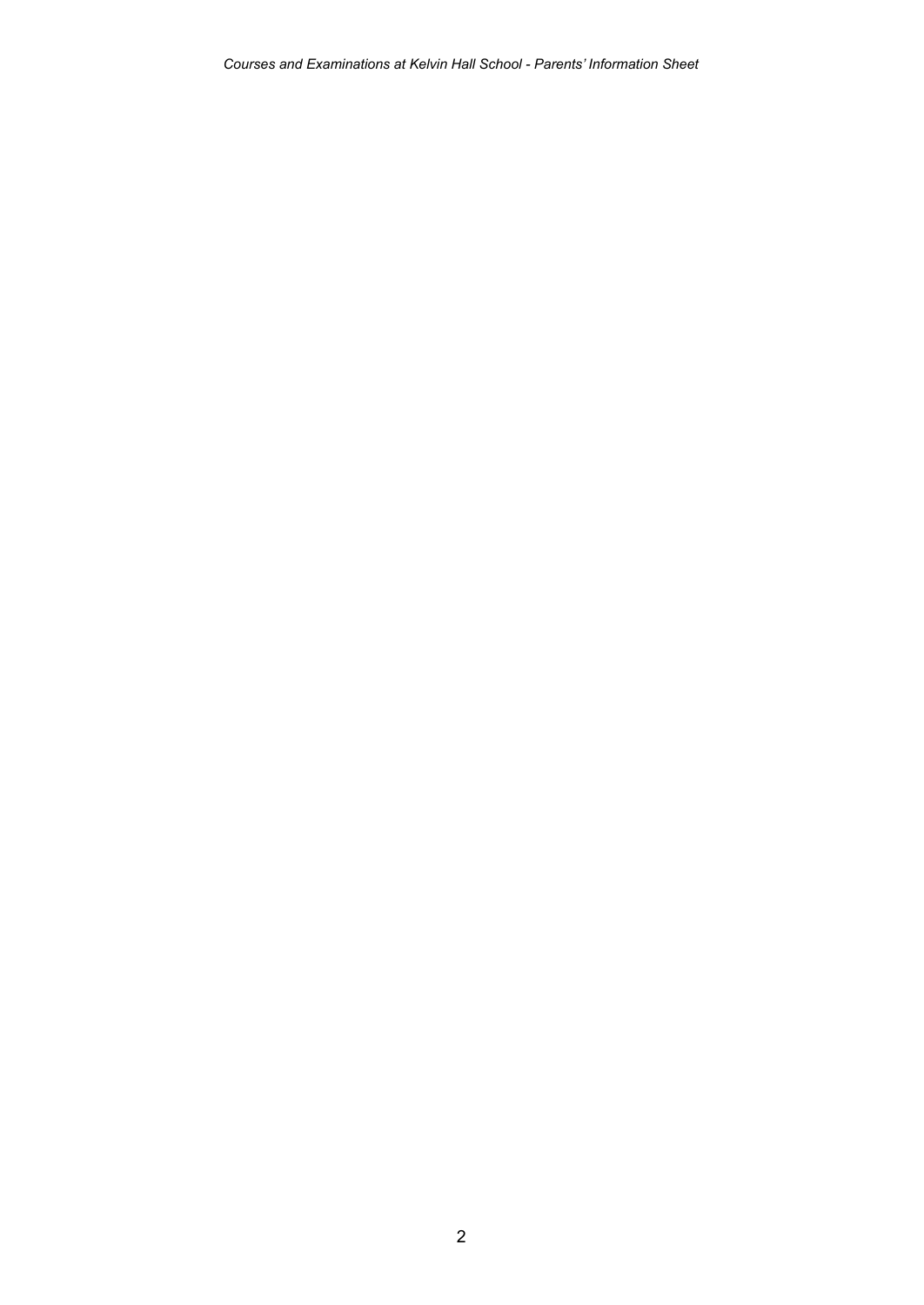# <span id="page-2-0"></span>Art

## **Overview of the Course and Exam Dates**

- $\triangleright$  Fxam board: AQA GCSF
- ➢ Course requirements: 60% Coursework, 40% Exam
- $\triangleright$  Exam dates: March 2021
- $\triangleright$  Marks per AO criteria:
	- Coursework: 24 marks for each of the 4 criteria, 96 marks in total
	- Exam: 24 marks for each of the 4 criteria, 96 marks in total
- $\triangleright$  The actual score for Art, Art Craft & Design & Photography will be determined by a 60/40 split between the coursework and exam.

### **Changes to the Course for 2021/22**

- $\geq$  There will be no exam for students being entered for 2021/22
- $\geq 100\%$  of the marks will be awarded based on portfolio (coursework) submission
- $\triangleright$  The final deadline for all coursework will be given in February.

# **Preparation for Christmas Mocks**

 $\triangleright$  There are no mock exams for any of the art disciplines. All students will continue/improve on their coursework throughout the allocated time to get as many marks as possible within the time frame.

### **Revision Resources**

### Useful internet sites

- [www.npg.org.uk](http://www.npg.org.uk/live/index.asp) (National Portrait Gallery, London)
- [www.tate.org.uk/modern/](http://www.tate.org.uk/modern/) (The Tate Modern Art Gallery, London)
- [en.wikipedia.org](http://en.wikipedia.org/)
- [www.allposters.co.uk](http://www.allposters.co.uk/)
- [www.ysp.co.uk](http://www.ysp.co.uk/) (Yorkshire Sculpture Park)
- [www.tate.org.uk](http://www.tate.org.uk) (Tate Art Gallery)
- [www.vam.ac.uk](http://www.vam.ac.uk) (The Victoria & Albert Museum, London)
- [www.manchestergalleries.org](http://www.manchestergalleries.org) (Manchester Art Galleries)
- [www.bmag.org.uk](http://www.bmag.org.uk) (Birmingham Art Galleries)
- [www.hcandl.co.uk](https://www.hcandl.co.uk/museums-and-galleries/ferens/ferens-art-gallery) (Access to Ferens Art Gallery information)
- [www.bbc.co.uk/schools/gcsebitesize](http://www.bbc.co.uk/schools/gcsebitesize/art) [/art](http://www.bbc.co.uk/schools/gcsebitesize/art)

### **Exam Techniques**

- $\triangleright$  Working to specific deadlines and meeting those set by their tutor.
- $\geq$  A range of techniques and processes must be shown in all prep work
- $\triangleright$  Strong observational skills are shown at every stage
- $\triangleright$  Thoughtful journey throughout sketchbook in a logical way.
- $\triangleright$  High-quality presentation of work in sketchbooks helps improve the grade.

- $\geq$  Completing all tasks set in lesson time, using 1-2 hours a week to improve complete work.
- $\geq$  Google Classroom: All resources are uploaded here, so students can use the resources for WAGOLLS and prompts
- $\triangleright$  After school catch-up: Every Monday (independent study) Option 2 Tuesday evening, Option 3 Thursday evening.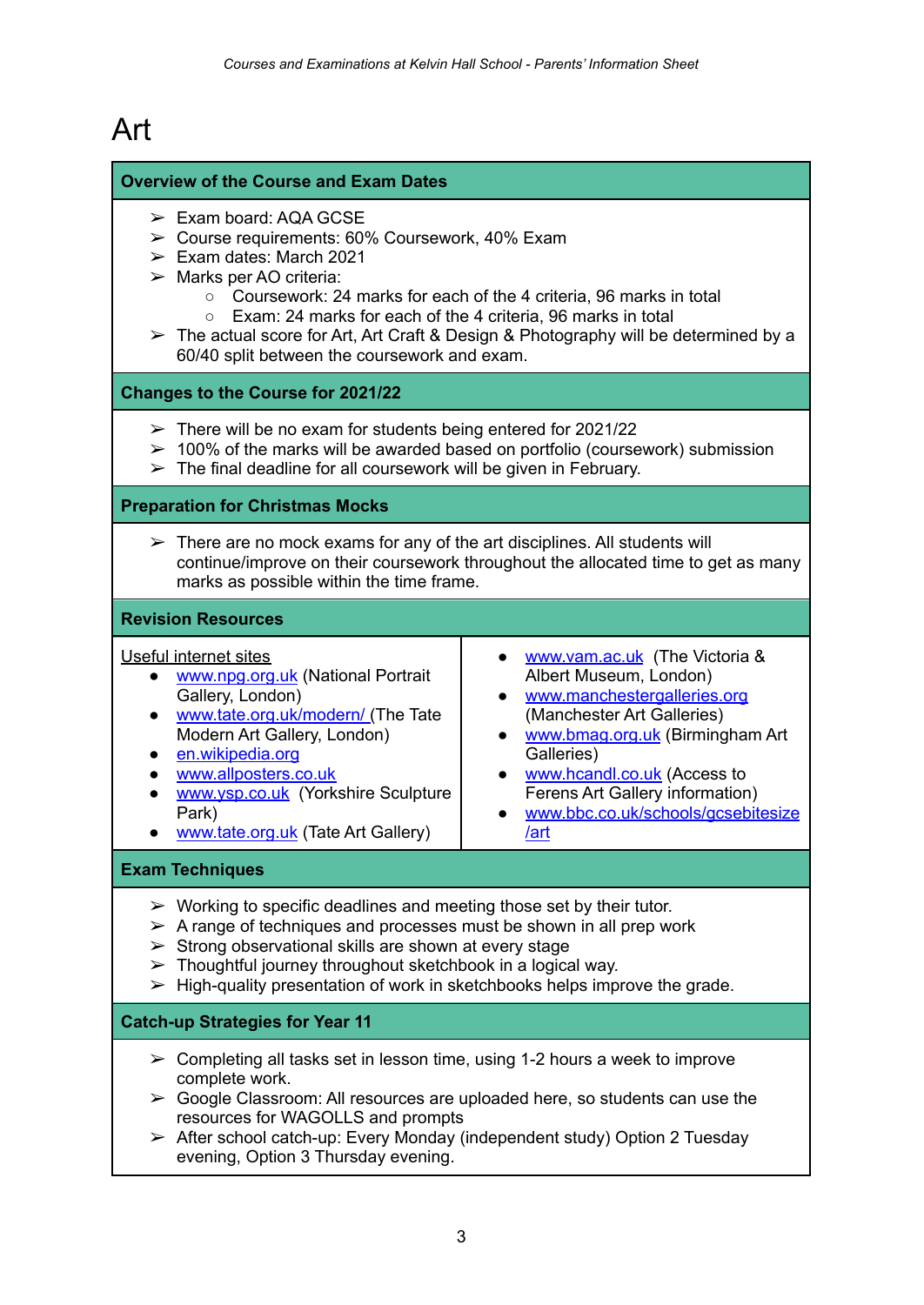# <span id="page-3-0"></span>Childcare and Development

# **Overview of the Course and Exam Dates**

- $\triangleright$  Fxam board Pearson
- $\geq$  Course requirements two internally assessed components (30% each) and 1 external exam (40%)
- $\triangleright$  Exam date:
	- Thursday 10th February (am)
- $\geq$  Component 1 30%. Component 2 30% and Component 3 40%

# **Preparation for Christmas Mocks**

- $\triangleright$  The students will complete the Component 3 exam paper and will receive a total raw score.
- $\triangleright$  Christmas mock dates are the following:
	- Choice 2 Wednesday 1st December 8.45 am
	- Choice 3 Thursday 9th December 11 am
- $\geq$  In order to prepare, we recommend that students take advantage of the following resources:
	- Google classroom
	- After-school revision/catch-up
	- Exam prep session during lessons

# **Revision Resources**

- ➢ Revision guides on Google classroom
- ► Kelvin [Independence](https://sites.google.com/kelvinhall.net/kelvinindependence/subjects/choices/childcare) Kelvin Independence
- ➢ Link to specification [SPECIFICATION](https://qualifications.pearson.com/content/dam/pdf/btec-tec-awards/child-development/2017/specification-and-sample-assessments/SPEC-TA-Child-Development.pdf)

# **Exam Techniques**

- $\triangleright$  Walking Talking Mocks Students will be quided through exam questions in exam settings, this acclimatises them to the exam hall and teaches them how to apply their knowledge to exam questions.
- $\triangleright$  Recall use of keywords and definitions.
- $\triangleright$  Revision and catch-up sessions on Tuesdays and Thursdays.
- $\geq$  Completing past paper exam questions and using mark schemes to identify where marks are gained in the theory exam.

- $\triangleright$  Google Classroom: All resources are uploaded here, so students can use the resources for revision.
- $\triangleright$  After-school revision/catch-up: Tuesday/Thursday after school, preparing students by revisiting content and application of knowledge.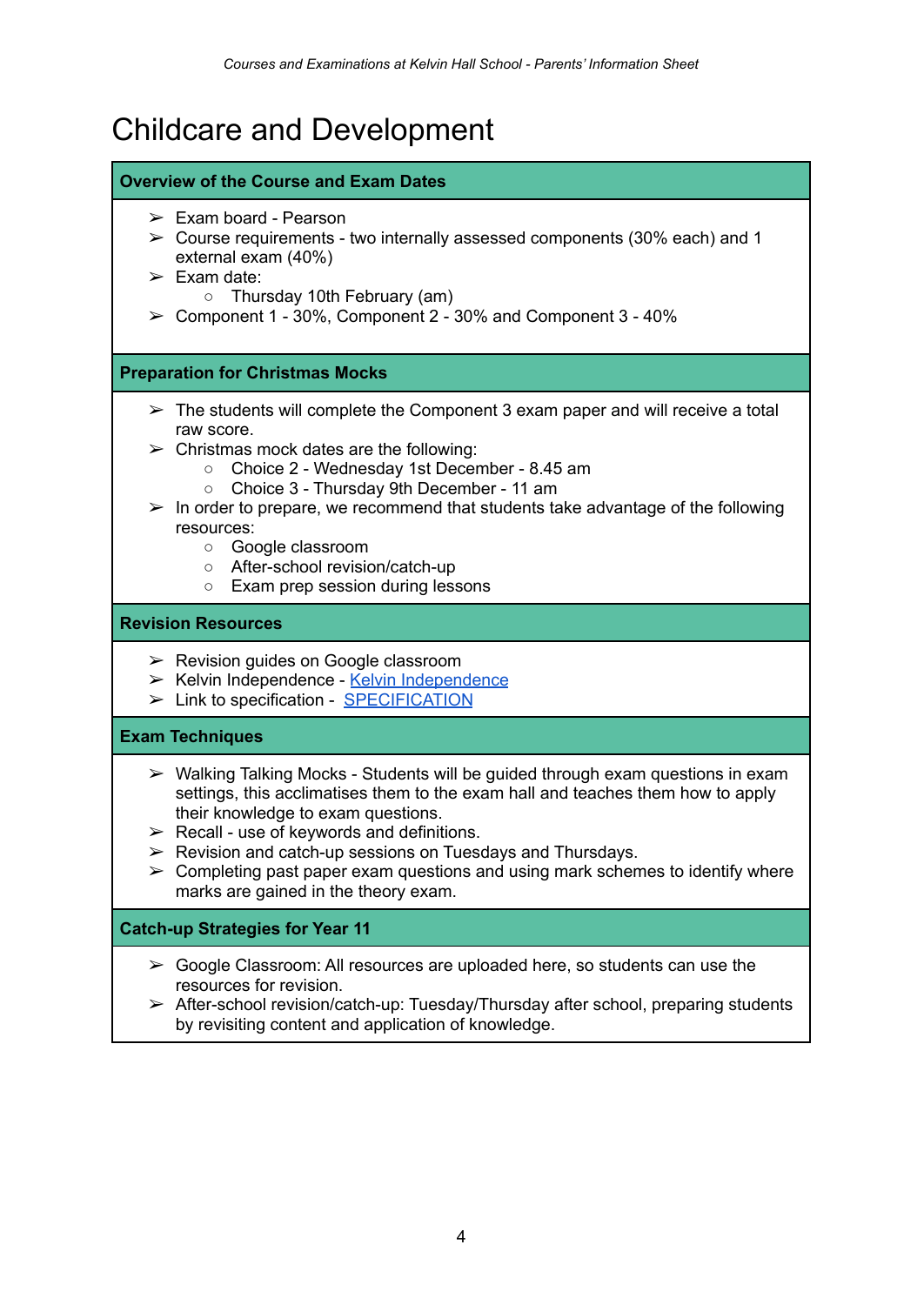# <span id="page-4-0"></span>Creative iMedia

# **Overview of the Course and Exam Dates**

- $\triangleright$  Exam board: OCR Cambridge Nationals Creative iMedia
- $\triangleright$  Course requirements:
	- 75% Controlled Assessment
	- 25% Exam
- $\triangleright$  Exam dates:
	- R081: Pre-production skills Monday 10th January PM
- $\triangleright$  Marks per paper:
	- Creative iMedia: 60 marks

# **Changes to the Course for 2021/22**

- ➢ All students have received a Teacher Assessed Grade (TAG) for R081: Pre-production skills & R091: Designing a Games Concept
- $\triangleright$  Unit R087: Creating Interactive Multimedia Products content has been taught but not assessed.
- $\triangleright$  Unit R082: Creating Digital Graphics left to complete.

# **Preparation for Christmas Mocks**

- $\geq$  The students will complete 1 paper and will receive a total raw score and the associated grades.
- $\triangleright$  Christmas mock dates:
	- Wednesday 01/12/2021 Choice 2 Creative iMedia exam 1hr 15
	- Thursday 09/12/2021- Choice 3 Creative iMedia exam 1hr 15
- $\triangleright$  In order to prepare, we recommend that students take advantage of the following resources:
	- After-school revision
	- Google Classroom resources
	- Recommended websites

### **Revision Resources**

- $\triangleright$  Google Classroom: Complete the assigned knowledge quizzes and use the lesson resources that are uploaded.
- $\triangleright$  Recommended revision guides: Available from your child's class teacher.
- $\geq$  Youtube: There are brilliant revision videos on YouTube available if your child prefers a 'visual' style of revision.
- $\triangleright$  Mr Brown's Youtube: This is a Youtube playlist that contains a variety of videos to cover the content required for the OCR Creative iMedia exam. There are 19 videos that total about 2 hours of watching.

[Cambridge](https://www.youtube.com/playlist?list=PL04uZ7242_M6Ft4t0IUOzhjjvNXIiOqXe) Nationals Creative iMedia Exam Playlist (R081)

- $\triangleright$  Walking Talking Mocks: Students will be quided through exam questions in exam settings, this acclimatises them to the exam hall and teaches them how to apply their knowledge to exam questions.
- $\triangleright$  Recall: The use of recall quizzes allows students to learn all of the key content for the exam.
- $\triangleright$  Revision every Tuesday after school: Preparing students by revisiting content and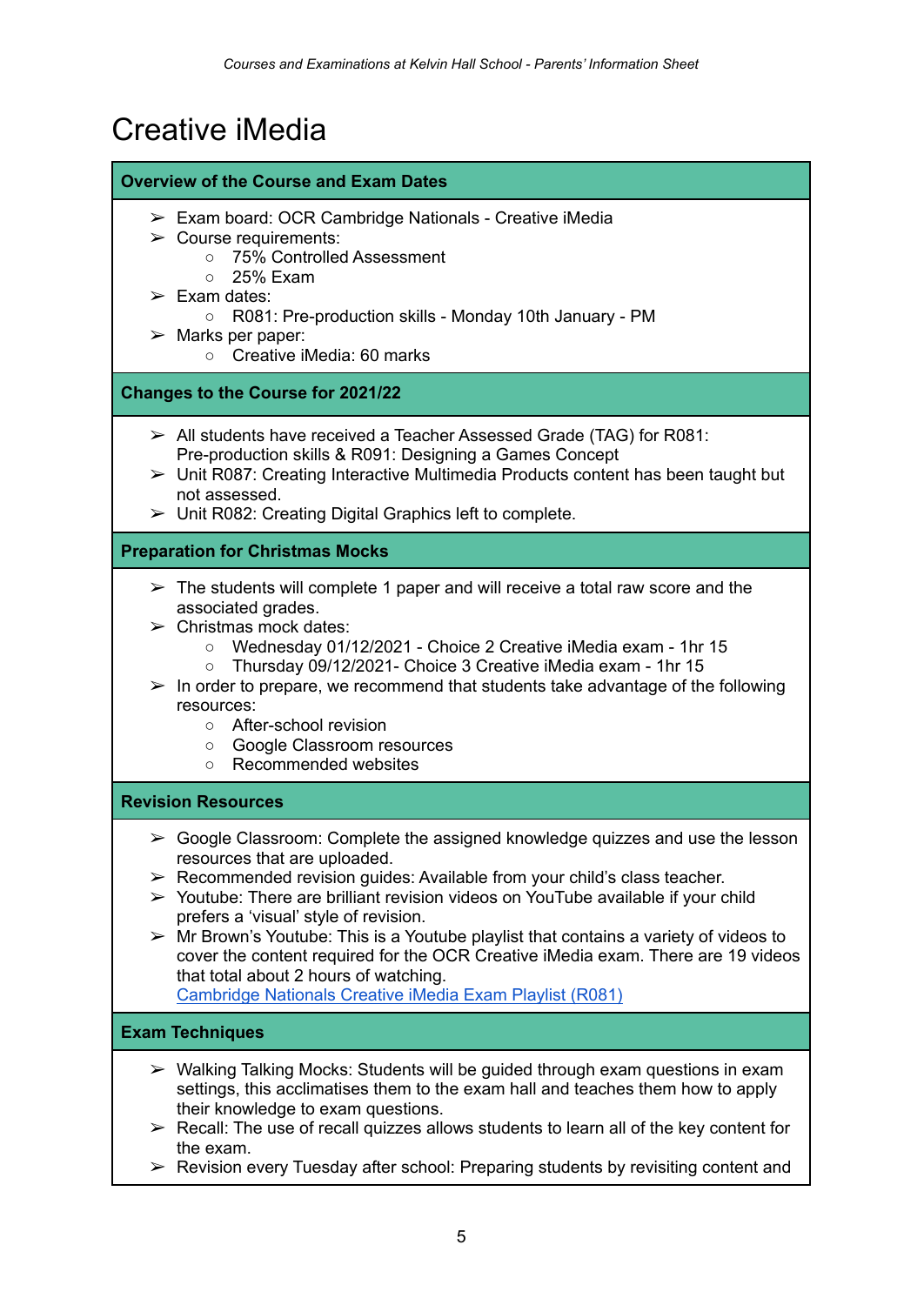### application of knowledge.

- $\triangleright$  Revision guides are available for all Year 11 students.
- $\triangleright$  Business Ed has all Enterprise and Marketing topics and activities [Enterprise](https://www.businessed.co.uk/index.php/home/theory/camnat-public/camnat-theory-notes-public#r064-enterprise-and-marketing-concepts) and Marketing
- $\triangleright$  Google Classroom: All resources are uploaded here, so students can use the resources for revision.
- ➢ After school revision: Revision every Tuesday after school, preparing students by revisiting content and application of knowledge.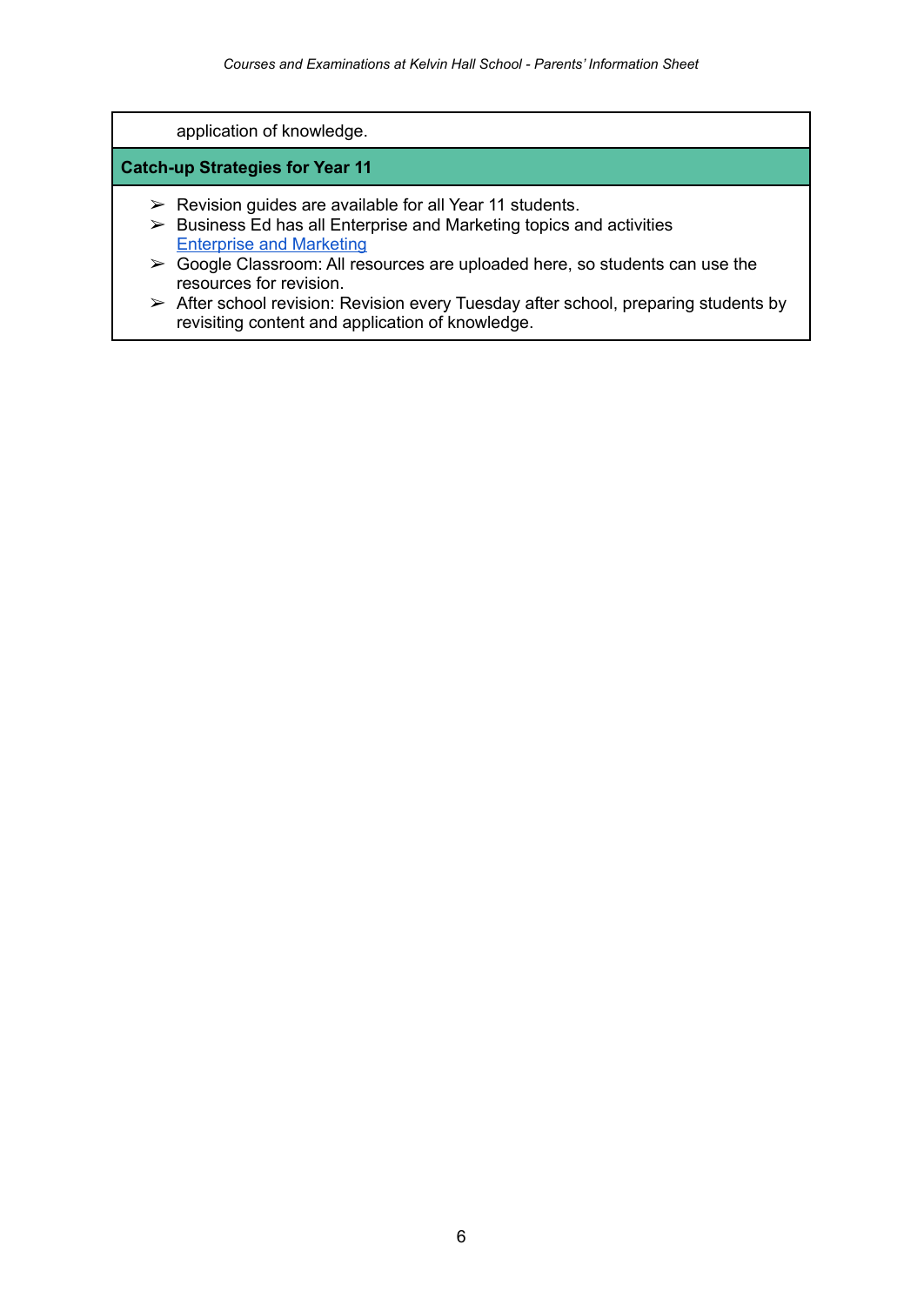# <span id="page-6-0"></span>English

## **Overview of the course and Exam Dates**

- $\triangleright$  Fxam board: AQA
- ➢ Course requirements: 100% exam-based
- $\triangleright$  Marks per paper and total:
	- Paper 1 (An Inspector Calls + Power & Conflict Poetry): 60 marks
	- Paper 2 (Macbeth + Unseen Poetry + Unseen Poetry Comparison): 70 marks
	- Total marks: 130 marks
	- The grade awarded for English Literature will be determined by the total score over the two papers.

# **Preparation for Christmas Mocks**

- $\triangleright$  English Literature mocks are on the following dates:
	- Paper 1 Monday 29th November
	- Paper 2 Monday 6th December
- $\geq$  The students will complete both Paper 1 and Paper 2.
- $\triangleright$  In order to prepare, we recommend that students take advantage of the following resources:
	- Flashcards
	- After-school revision
	- Google Classroom quizzes
	- Class booklets uploaded to Google Classroom
	- Recommended websites

### **Revision Resources**

- $\triangleright$  Flashcards: Use flashcards to test yourself on the quotations and the analysis of those quotations. Memorise what you need to be able to write about the quotations. Sort the quotations into themes or characters.
- $\triangleright$  Revisit lessons on Google Classroom to remind yourself how to write essays on the literature texts.
- ➢ Massolit website: [www.massolit.io](http://www.massolit.io)
- ➢ BBC Bitesize: [www.bbc.co.uk/bitesize](http://www.bbc.co.uk/bitesize)
- $\triangleright$  Google Classroom: Use this to catch up or revisit content
- $\geq$  Complete the Google Classroom Knowledge Quizzes once a week. Revisit any questions you get wrong.

- $\triangleright$  In-class preparation.
- $\triangleright$  Revision every Tuesday after school: Preparing students by revisiting content and application of knowledge.
- $\triangleright$  Practice your essay writing skills using the What, How, Why structure: What is the writer doing/saying? How does the writer use methods and what is the effect of the methods they have used? Why did the writer do this?
- $\triangleright$  Class Booklets.
- $\triangleright$  Revision Guides that would be useful to purchase:
	- CGP GCSE English Literature ([www.cgpbooks.co.uk](http://www.cgpbooks.co.uk)) An Inspector Calls, Macbeth, Unseen Poetry and Power & Conflict Poetry Text Guides.
- ➢ [www.massolit.io](http://www.massolit.io)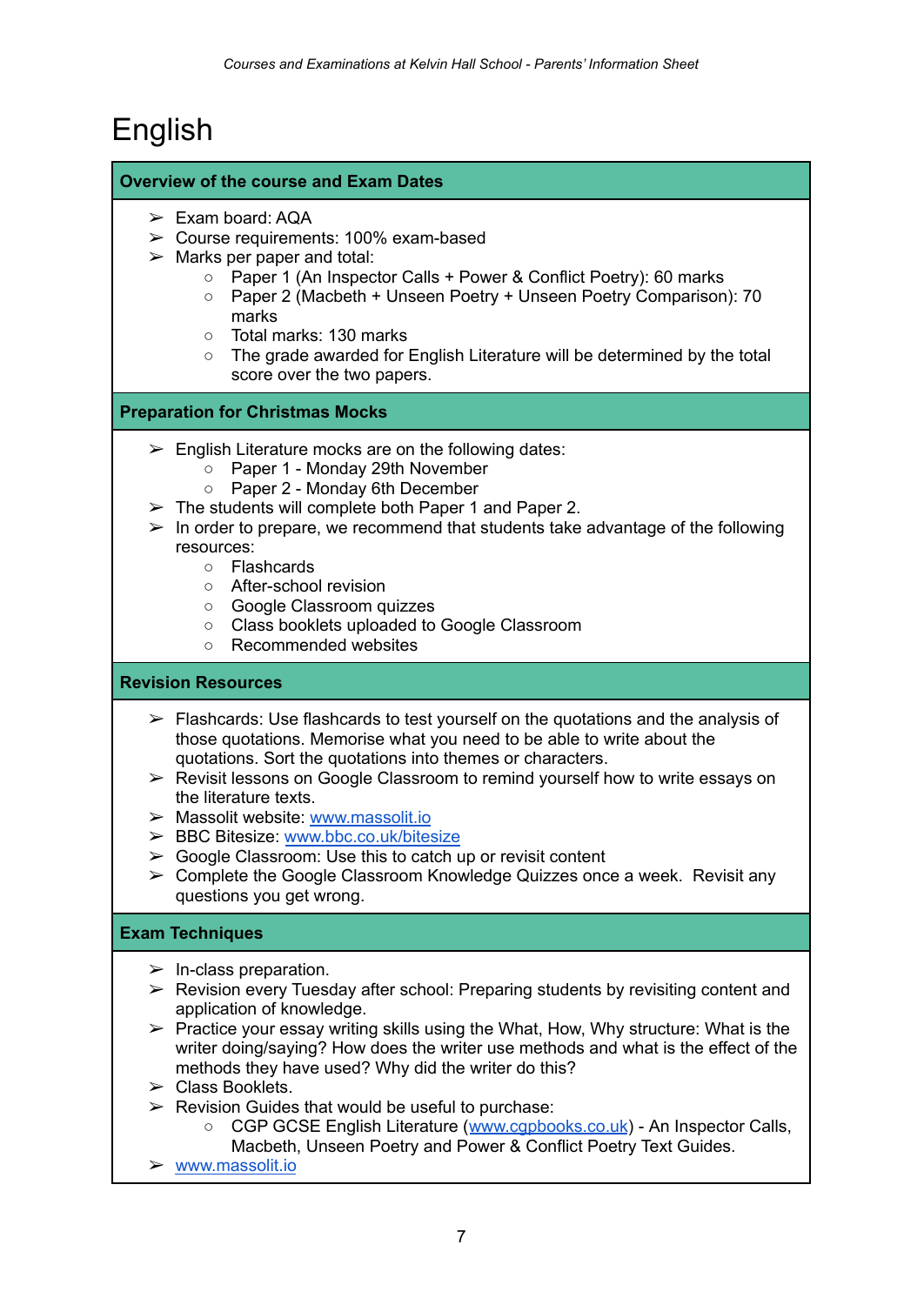## ➢ [www.bbc.co.uk/bitesize](http://www.bbc.co.uk/bitesize)

- Century [\(century.tech\)](https://www.century.tech/): An online platform that identifies individual students starting points based on assessments, which then directs students to personalised learning pathways
- Google Classroom: All resources are uploaded here, so students can use the resources for revision
- After school revision: Revision every Tuesday after school, preparing students by revisiting content and application of knowledge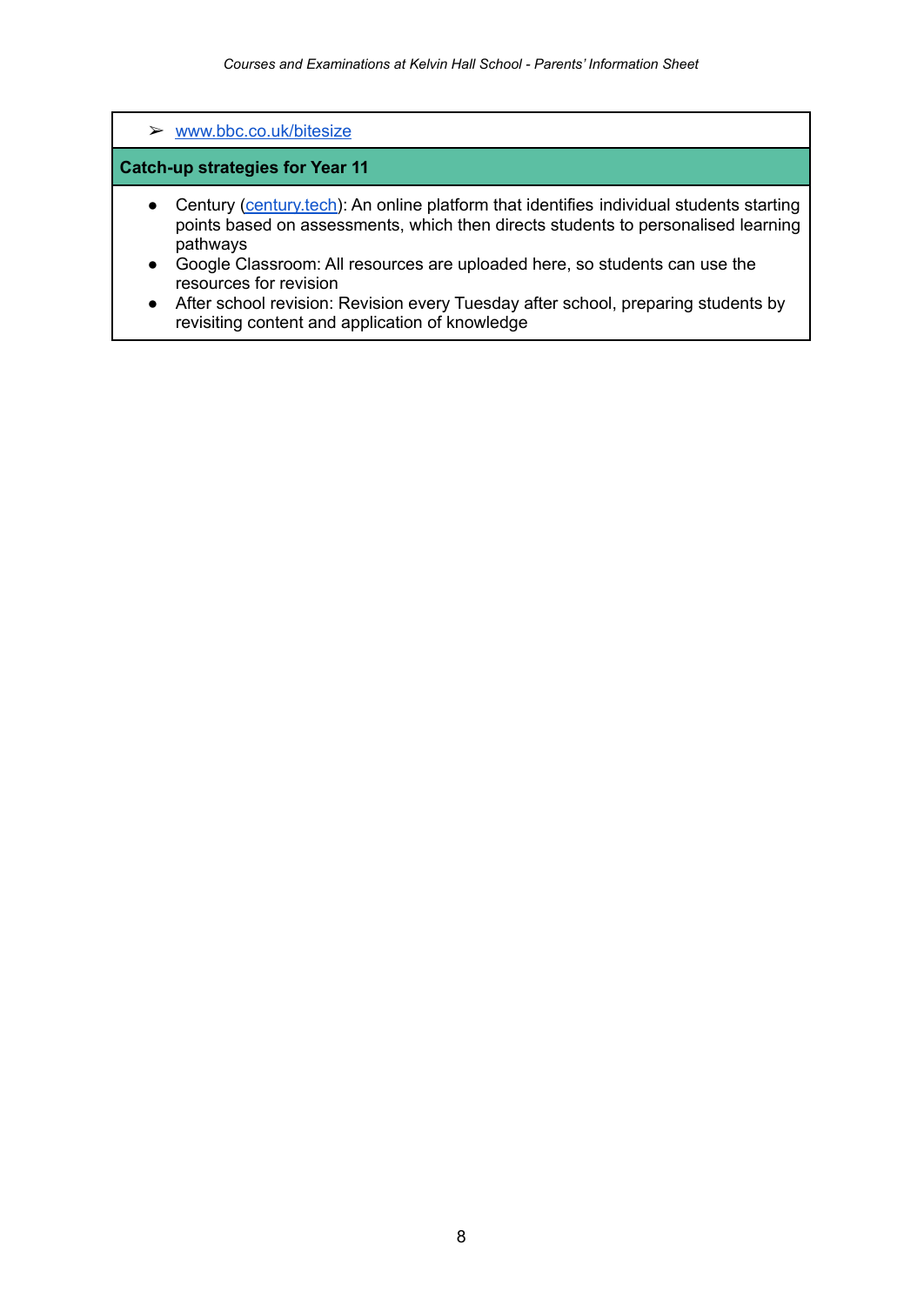# <span id="page-8-0"></span>Enterprise & Marketing

# **Overview of the Course and Exam Dates**

- $\triangleright$  Exam board: OCR Cambridge Nationals: Enterprise and Marketing
- $\triangleright$  Course requirements:
	- 50% Exam
	- 50% Controlled Assessment
- $\geq$  Exam date:
	- R064 Enterprise and Marketing Concepts: Wednesday 12th January AM
- $\triangleright$  Marks per paper:
	- Enterprise and Marketing: 80 marks

# **Changes to the Course for 2021/22**

- $\triangleright$  All students have received a Teacher Assessed Grade for their first exam attempt
- $\triangleright$  Unit R065: Design a Business Proposal is complete and to be submitted Jan 2022
- $\triangleright$  Unit R066: Market and Pitch a business proposal content must be taught but not assessed

# **Preparation for Christmas Mocks**

- $\geq$  The students will complete a paper and will receive a total raw score and the associated grades.
- $\triangleright$  Christmas mock dates:
	- Wednesday 01/12/2021 Enterprise and Marketing 1hr 30mins
	- Thursday 09/12/2021- Enterprise and Marketing 1hr 30mins
- $\triangleright$  In order to prepare, we recommend that students take advantage of the following resources:
	- After-school revision
	- Google Classroom resources
	- Recommended websites

## **Revision Resources**

- $\triangleright$  Google Classroom: Complete the assigned knowledge quizzes and use the lesson resources that are uploaded
- $\triangleright$  Recommended revision guides: Available from your child's class teacher or the Library
- $\triangleright$  Business Ed has all Enterprise and Marketing topics and activities [Enterprise](https://www.businessed.co.uk/index.php/home/theory/camnat-public/camnat-theory-notes-public#r064-enterprise-and-marketing-concepts) and Marketing
- $\geq$  Youtube: There are brilliant revision videos on YouTube available.
- ➢ Miss Chamber ICT: OCR [Cambridge](https://www.youtube.com/playlist?list=PL27vaenVnLtYSNf-RKwKzCJtLV3O3CiOP) Nationals in Enterprise & Marketing

- ➢ Walking Talking Mocks: Students will be guided through exam questions in exam settings, this acclimatises them to the exam hall and teaches them how to apply their knowledge to exam questions
- $\triangleright$  Recall: The use of recall quizzes allows students to learn all of the key content for the exam.
- $\triangleright$  Revision every Tuesday after school: Preparing students by revisiting content and application of knowledge.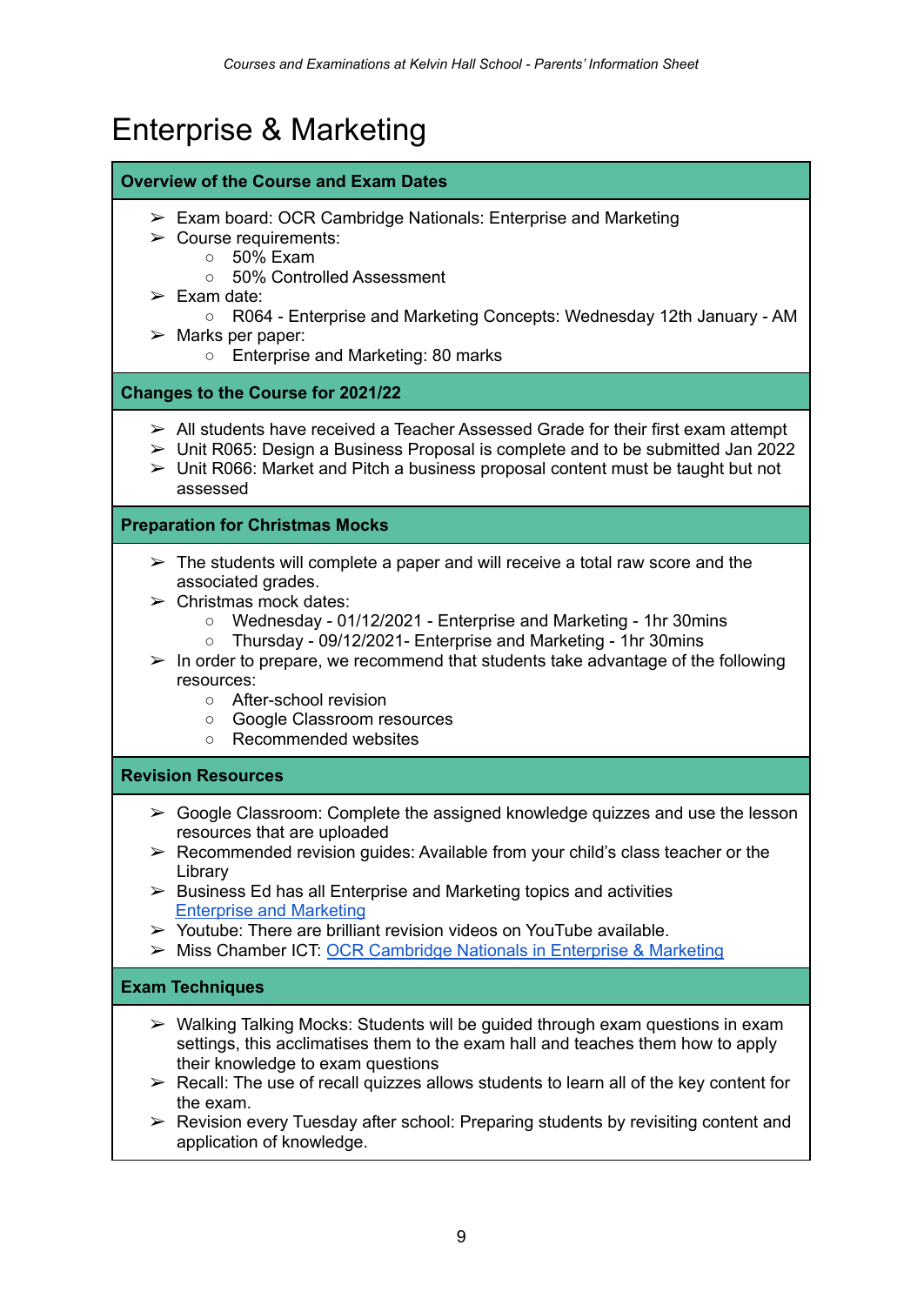- $\triangleright$  Revision guides available for all Year 11 students.
- $\triangleright$  Business Ed has all Enterprise and Marketing topics and activities [Enterprise](https://www.businessed.co.uk/index.php/home/theory/camnat-public/camnat-theory-notes-public#r064-enterprise-and-marketing-concepts) and Marketing
- $\triangleright$  Google Classroom: All resources are uploaded here, so students can use the resources for revision.
- ➢ After-school revision: Revision every Thursday after school, preparing students by revisiting content and application of knowledge.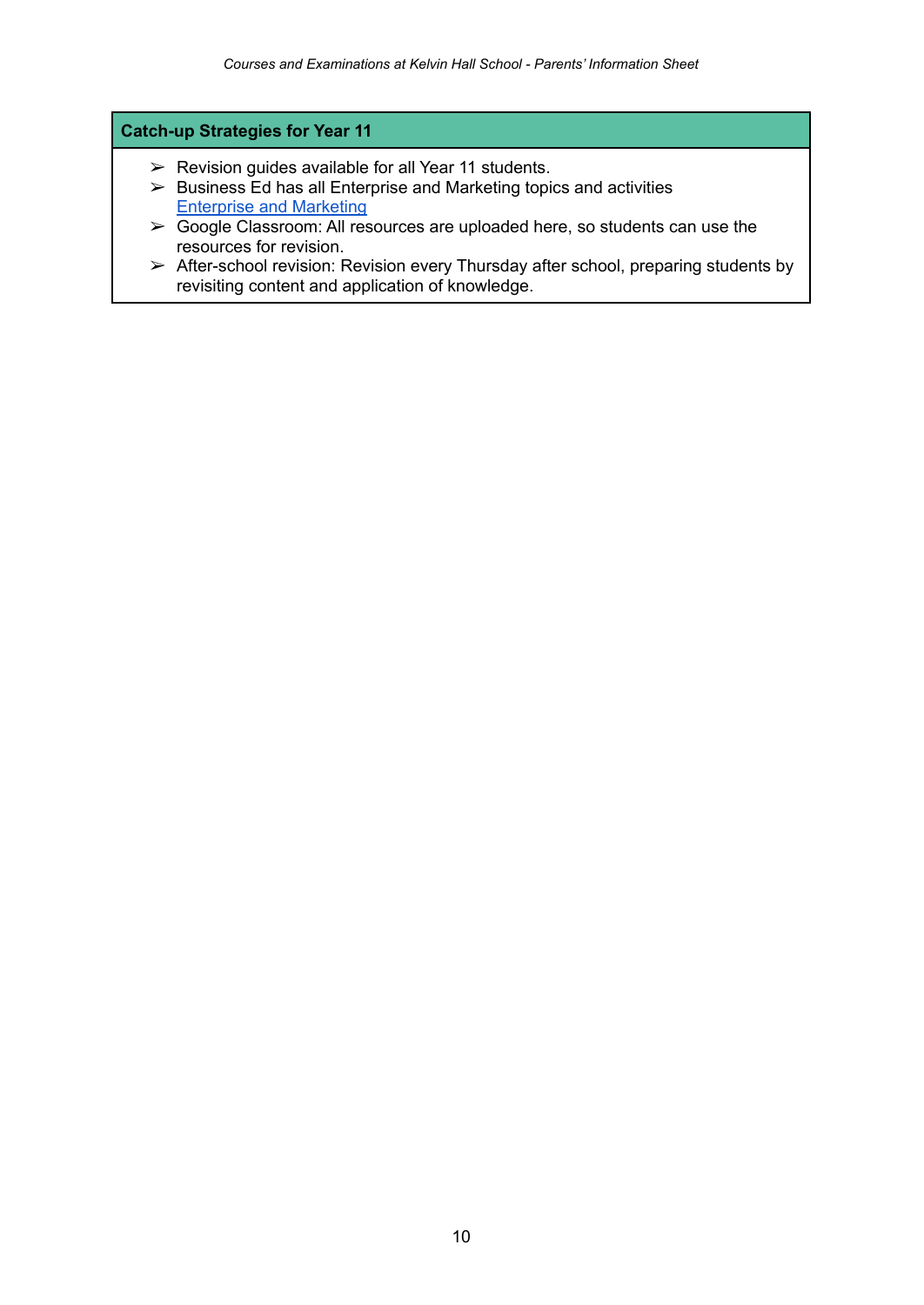# <span id="page-10-0"></span>Food Preparation

# **Overview of the Course and Exam Dates**

- $\triangleright$  Fxam board: AQA
- $\geq$  Course requirements: 50% coursework and practical, 50% theory exam
- $\triangleright$  Exam dates:
	- Choice 3 Practical exam Thursday 27th January 2022
	- Choice 2 Practical exam Wednesday 2nd February 2022
	- Theory exam (provisional) Monday 20th June (pm)
- $\geq$  Theory exam: 1 paper, worth 100 marks, to be confirmed.

# **Preparation for Christmas Mocks**

- $\triangleright$  The students will complete the theory exam paper and will receive a total raw score.
- $\triangleright$  Christmas mock dates:
	- Choice 2 Wednesday 1st December 8.45am
	- Choice 3 Thursday 9th December 11am
- $\triangleright$  In order to prepare, we recommend that students take advantage of the following resources:
	- Google classroom
	- BBC bitesize
	- After school revision/catch-up
	- Other recommended websites
	- Revision booklet

### **Revision Resources**

- $\triangleright$  Revision guides which will be posted on Google classroom
- $\triangleright$  Kelvin [Independence](https://sites.google.com/kelvinhall.net/kelvinindependence/subjects/choices/food-preparation-nutrition): Kelvin Independence
- ➢ AQA GCSE Food Preparation and Nutrition Revision Book by Anita Tull Illuminate publishing ISBN: 9781908682802
- ➢ BBC Bitesize: GCSE Home [Economics:](https://www.bbc.co.uk/bitesize/subjects/zdn9jhv) Food and Nutrition (CCEA)
- ➢ British nutrition foundation: <https://www.nutrition.org.uk/>
- ➢ Food fact of life website: [https://www.foodafactoflife.org.uk](https://www.foodafactoflife.org.uk/)

# **Exam Techniques**

- $\triangleright$  Recall: Use of keywords and definitions.
- $\triangleright$  Revision and catch-up sessions on Tuesday and Thursday.
- $\geq$  Completing past paper exam questions and using mark schemes to identify where marks were gained in the theory exam.

- $\geq$  Google Classroom: All resources are uploaded here, so students can use the resources for revision.
- $\triangleright$  After-school revision/catch-up: Tuesday/Thursday after school, preparing students by revisiting content and application of knowledge.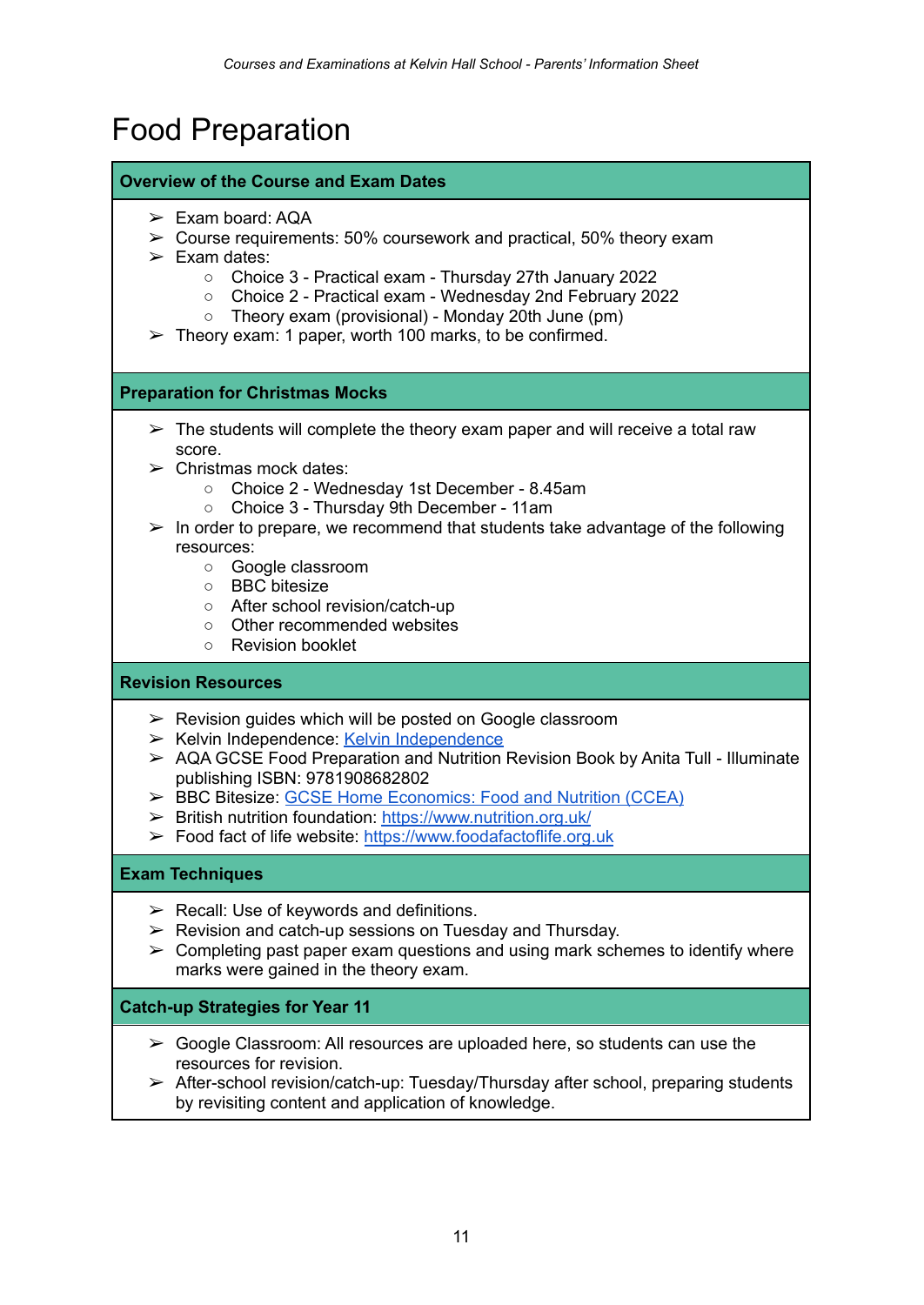# <span id="page-11-0"></span>French

### **Overview of the Course and Exam Dates**

- ➢ Exam board: Edexcel
- $\geq$  Course requirements: 100% exam-based
- $\triangleright$  Exam dates:
	- Paper 1 Listening and Paper 3 Reading Friday 27th May
- Paper 4 Writing Thursday 16th June
- $\geq$  Speaking test dates: TBC, likely April 2022
- $\triangleright$  Marks per paper and total:
	- Paper 1 Listening /50
	- Paper 2 speaking / 70
	- Paper 3 reading /50
	- Paper 4 writing / 60.
	- All skills are equally weighted and the grade awarded will be determined by the total score out of 230.

### **Changes to the Course for 2021/22**

- $\triangleright$  Changes to the course for this year:
	- $\circ$  Exam boards will include an extra optional question in the writing assessment to help students to focus on fewer themes in their writing. Further information regarding the topics will be released in February.

### **Preparation for Christmas Mocks**

- $\triangleright$  Speaking tests: 15th 26th November. Students have received individual times for these.
- ➢ Listening and Reading: Friday 3rd December
- $\triangleright$  Writing: Wednesday 15th December
- $\triangleright$  In order to prepare, we recommend that students utilise the revision resources detailed below.

### **Revision Resources**

- ➢ Recommended revision guide and workbook: "Pearson Revise GCSE 9-1 French revision guide and work".
- $\triangleright$  Flashcards: We recommend that students learn one key verb per week (blue cards) as well as the higher opinions (pink cards). These cards were given to students in September.
- ➢ Kelvin Independence: Various French revision resources available.
- ➢ Revision resources on Google Classroom.
- ➢ Linguascope (Language learning website) [www.linguascope.com](http://www.linguascope.com): Username: kelvinhall password:idiomas21
- ➢ BBC Bitesize: GCSE French [Edexcel](https://www.bbc.co.uk/bitesize/examspecs/zhy647h)

- $\triangleright$  In-Class Progress Checks: Students will be guided through exam style questions, focussing on a different skill each lesson. This teaches them how to apply their knowledge to exam questions.
- $\triangleright$  Weekly vocab tests: To test students recall of key verbs and structures.
- $\triangleright$  Revision every Wednesday after school: Preparing students by revisiting content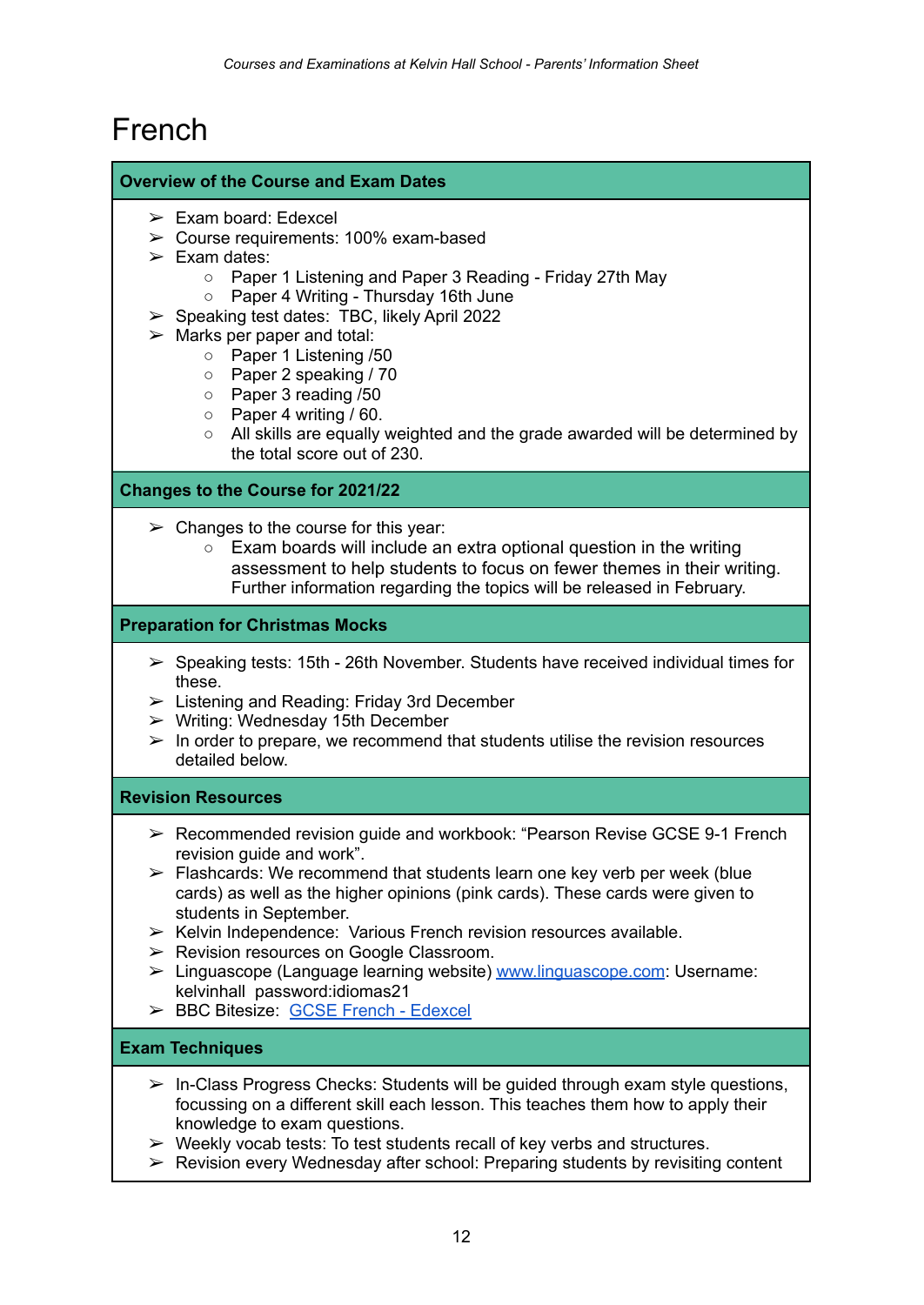### and application of knowledge.

- ➢ Google Classroom: All lessons and homework are uploaded here for students to access for revision. In addition, extra revision resources are posted.
- ➢ Revision every Wednesday after school: Preparing students by revisiting content and application of knowledge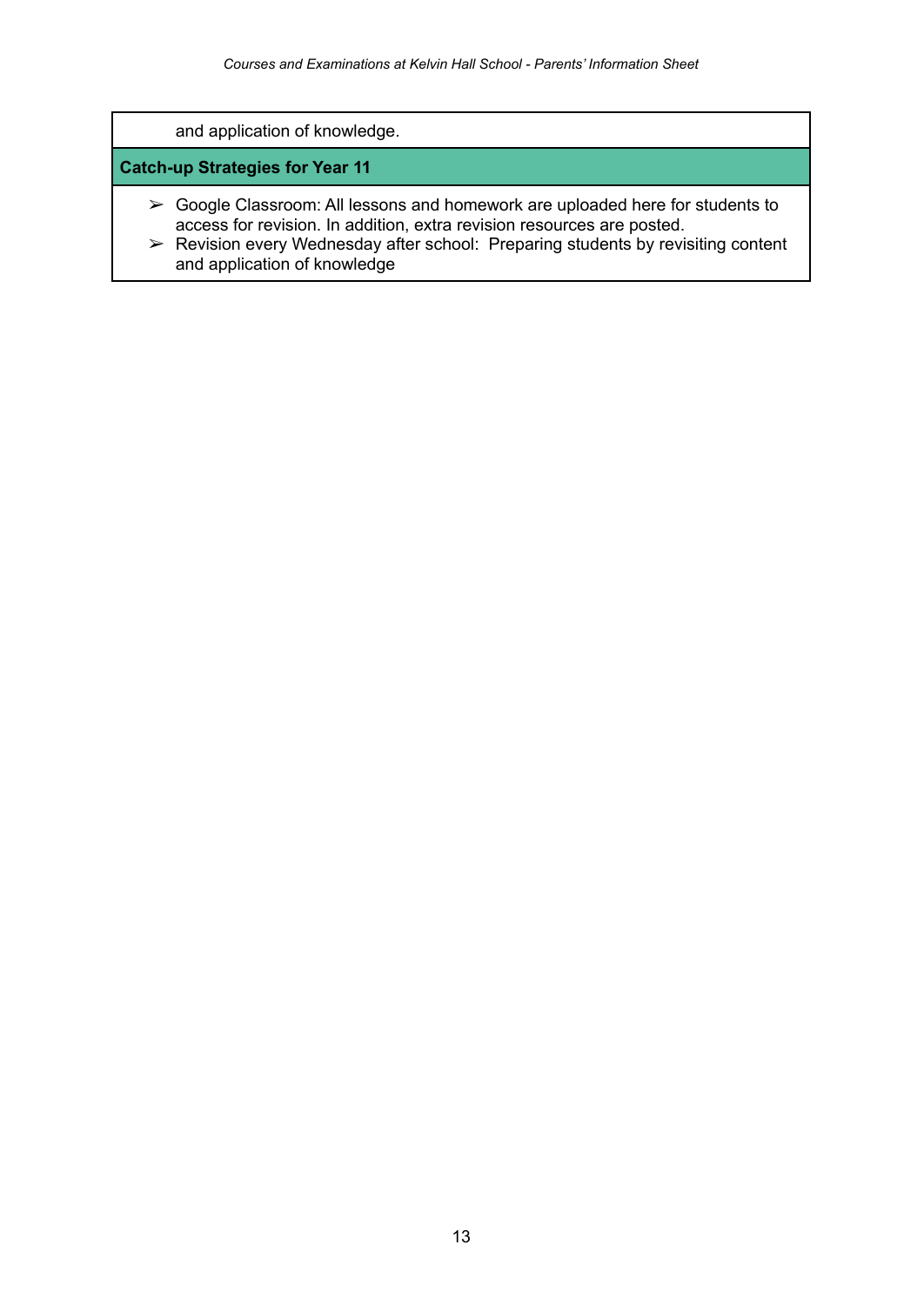# <span id="page-13-0"></span>Geography

# **Overview of the Course and Exam Dates**

- ➢ Exam board: AQA
- ➢ Course requirements: 100% exam-based
- $\triangleright$  Exam dates (provisional):
	- Living with the Physical Environment (1hr 30m) Monday 23rd May
	- Challenges in the Human Environment (1hr 30m) Tuesday 7th June
	- Geographical application (1hr) Tuesday 14th June
- $\triangleright$  Marks and weighting of each paper:
	- Living with the Physical Environment 88 marks & 35%
	- Challenges in the Human Environment mark TBC & 35%
	- Geographical application 56 marks (for 2022 only) & 30%
- $\triangleright$  The grade awarded will be determined by the total score, students will receive one overall grade.

### **Changes to the Course for 2021/22**

- $\geq$  Living with the Physical Environment: No changes.
- $\triangleright$  Challenges in the Human Environment:
	- Students will answer all of section A (Urban issues).
	- Choose between section B (Changing Economic World) and C (Resource management & Energy).
	- We are still awaiting confirmation on how the marks will be awarded for this paper, but it will be no later than 7th February.
- $\triangleright$  Geographical applications:
	- Fieldwork is not compulsory for the 2022 exams.
	- Questions about students' individual fieldwork will be removed, lowering the marks of the paper from 76 to 56 marks and reducing the paper to 1 hour long.
	- $\circ$  Students will still be asked questions about the theory behind planning, carrying out, and evaluating a theoretical piece of fieldwork.

# **Preparation for Christmas Mocks**

- $\geq$  The students will complete all 3 papers and will receive a total raw score and the associated grades.
- $\geq$  Christmas mock dates:
	- Living with the Physical Environment (1hr 30m): As normal.
	- Challenges in the Human Environment (1hr): Only topics: Urban Issues, Resource Management & Energy.
	- Geographical application (1hr): Reflecting the changes above.
- $\triangleright$  In order to prepare, we recommend that students take advantage of the following resources:
	- Wednesday evening revision sessions (3-3:45pm).
	- Google Classroom resources.
	- Recommended websites.

### **Revision Resources**

- ➢ BBC Bitesize: GCSE [Geography](https://www.bbc.co.uk/bitesize/examspecs/zy3ptyc) AQA
- $\geq$  Google Classroom: Use the lesson resources that are uploaded.
- ➢ Oak National Academy: [Geography](https://classroom.thenational.academy/subjects-by-key-stage/key-stage-4/subjects/geography) lessons for Key Stage 4 students Oak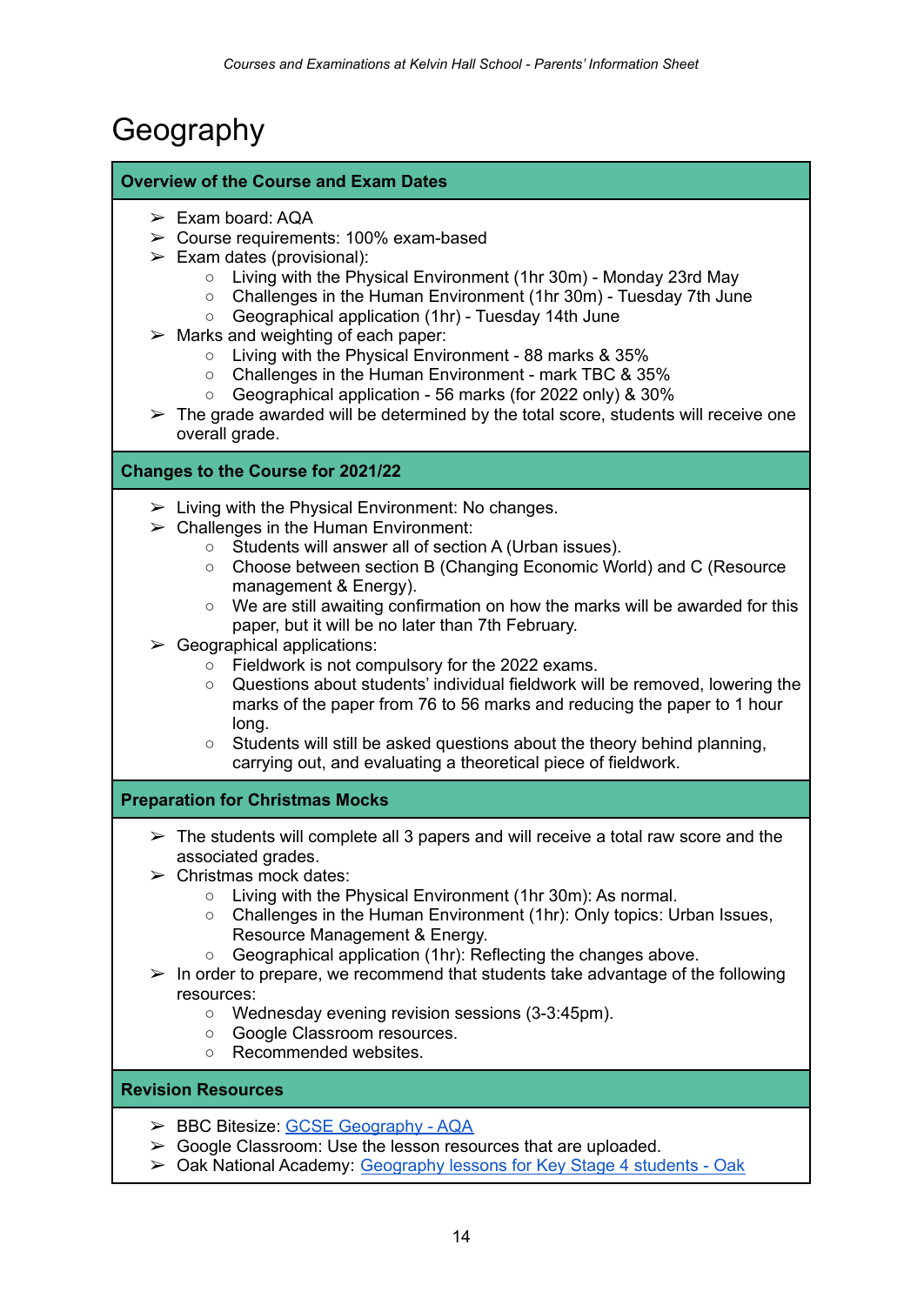**National [Academy](https://classroom.thenational.academy/subjects-by-key-stage/key-stage-4/subjects/geography)** 

➢ Cool Geography: <https://www.coolgeography.co.uk/>

### **Exam Techniques**

➢ Practice exam questions on Google Classroom and on the AQA past papers website: <u>GCSE | Geography | [Assessment](https://www.aqa.org.uk/subjects/geography/gcse/geography-8035/assessment-resources) resources</u>

 $\triangleright$  Mind maps.

 $\triangleright$  Flashcards.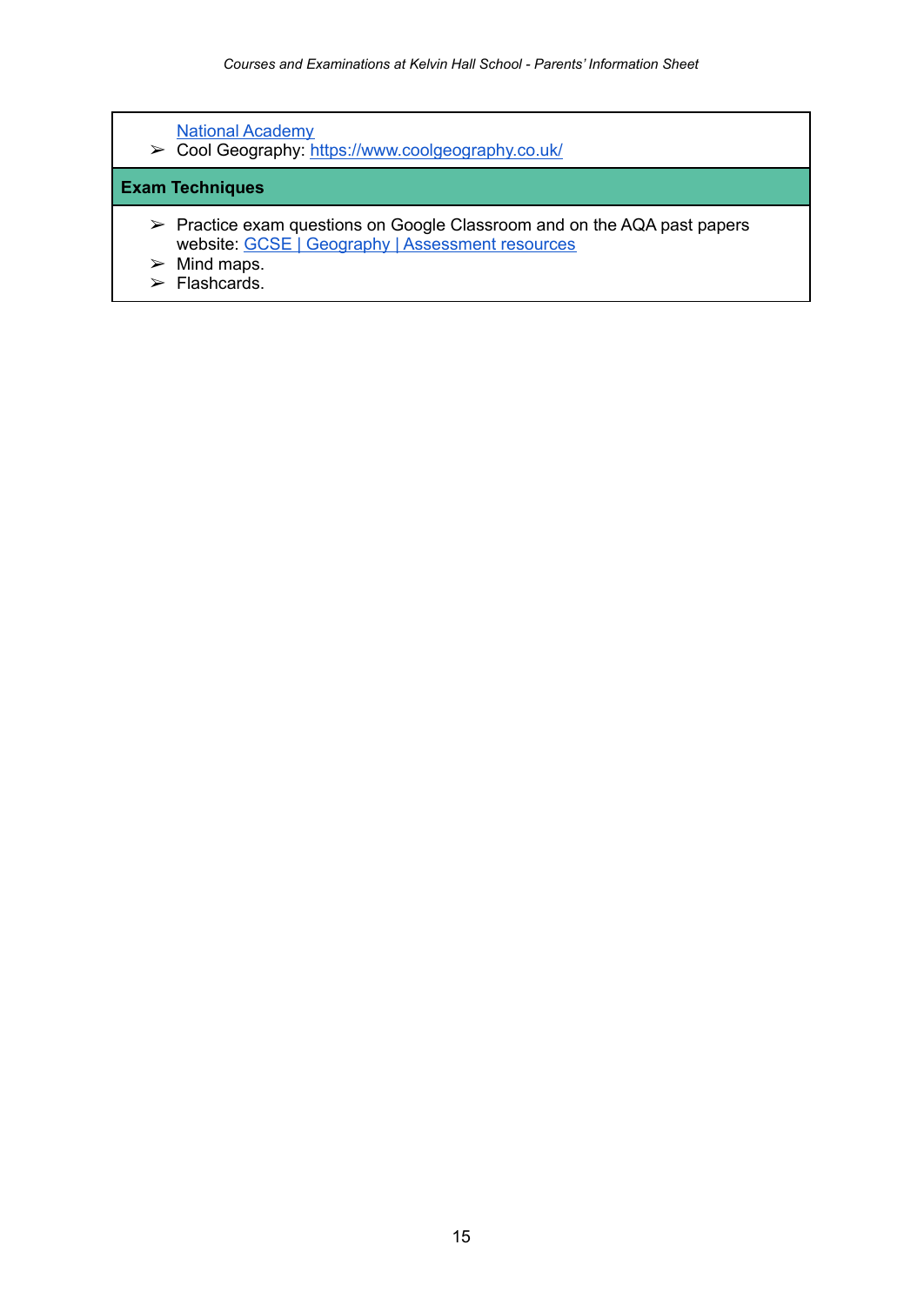# <span id="page-15-0"></span>Health & Social Care

# **Overview of the Course and Exam Dates**

- ➢ Exam board: Pearson
- $\geq$  Course requirements: Two internally-assessed components (30% each) and 1 external exam (40%).
- $\triangleright$  Exam date:
	- Wednesday 9th February (am)
- $\geq$  Component 1 30%, component 2 30% and component 3 40%

# **Preparation for Christmas Mocks**

- $\triangleright$  The students will complete the component 3 exam paper and will receive a total raw score.
- $\triangleright$  Christmas mock dates:
	- Choice 2 Wednesday 1st December 8.45am
	- Choice 3 Thursday 9th December 11am
- $\geq$  In order to prepare, we recommend that students take advantage of the following resources:
	- Google classroom
	- After-school revision/catch-up
	- Exam prep session during lessons

### **Revision Resources**

- ➢ Revision guides on Google classroom.
- ➢ Kelvin Independence: Kelvin [Independence](https://sites.google.com/kelvinhall.net/kelvinindependence/subjects/choices/health-social-care)
- ➢ Link to specification: [Specification](https://qualifications.pearson.com/content/dam/pdf/btec-tec-awards/health-and-social-care/2017/specification-and-sample-assessments/tech-award-HSC-spec.pdf) Pearson BTEC Level 1/Level 2 Tech Award in [Health](https://qualifications.pearson.com/content/dam/pdf/btec-tec-awards/health-and-social-care/2017/specification-and-sample-assessments/tech-award-HSC-spec.pdf) and Social Care

### **Exam Techniques**

- $\triangleright$  Walking Talking Mocks: Students will be guided through exam questions in exam settings, this acclimates them to the exam hall and teaches them how to apply their knowledge to exam questions.
- $\triangleright$  Recall: Use of keywords and definitions
- $\triangleright$  Revision and catch-up sessions on Tuesday and Thursday.
- $\geq$  Completing past paper exam questions and using mark schemes to identify where marks are gained in the theory exam.

- $\triangleright$  Google Classroom: All resources are uploaded here, so students can use the resources for revision.
- $\triangleright$  After-school revision/catch-up: Tuesday/Thursday after school, preparing students by revisiting content and application of knowledge.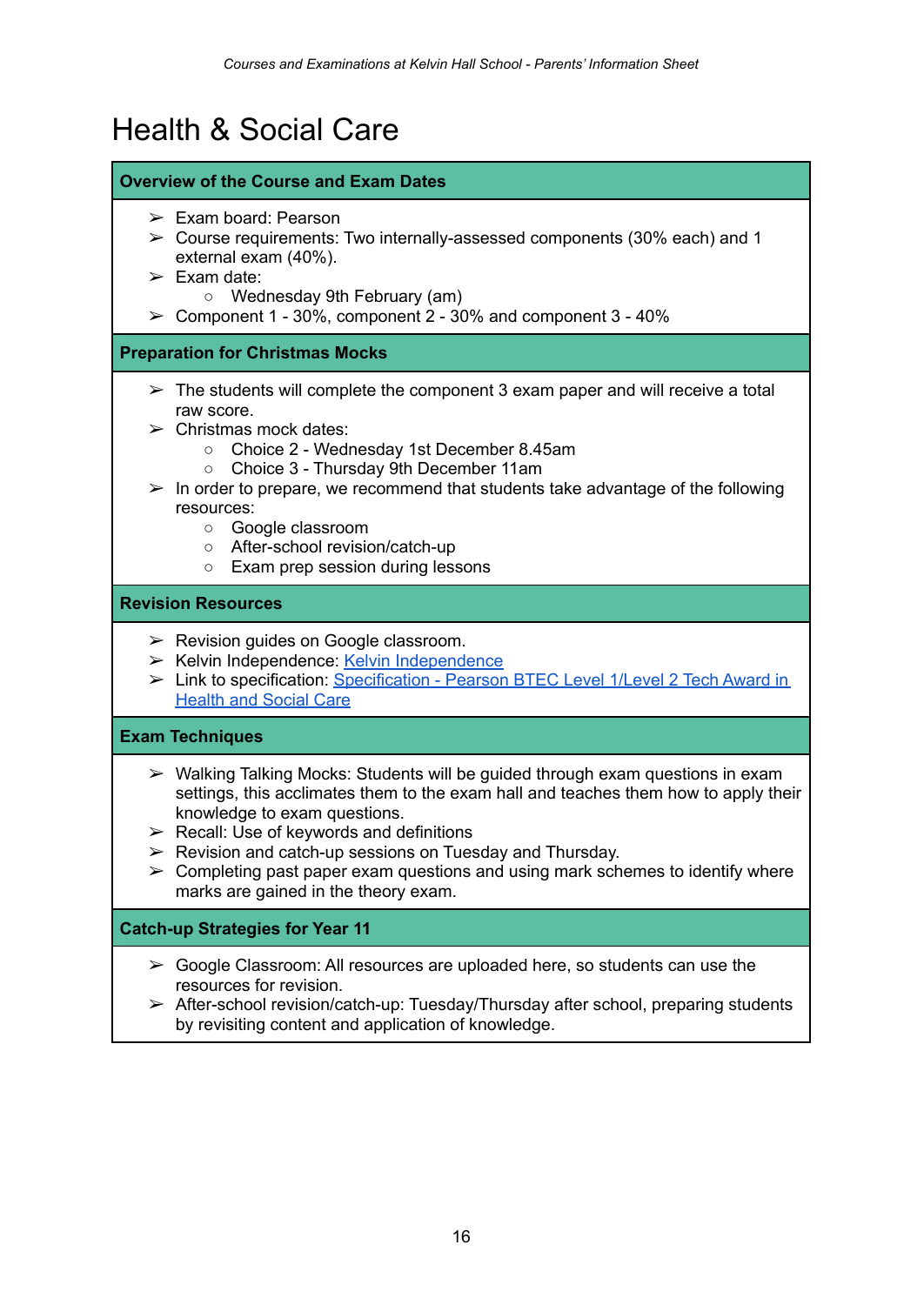# <span id="page-16-0"></span>**History**

### **Overview of the course and exam dates**

- $\triangleright$  Fxam board Edexcel
- $\geq$  Course requirements 100% exam-based
- $\triangleright$  Exam dates Provisional
	- Paper 1: Thematic Study: Medicine in Britain c1250-present and The British Sector of the Western Front, 1914-18 -Thursday 19th May 2022 (am) - 1 hr 15 minutes
	- Paper 2: British Depth Study: Early Elizabethan England 1558-88 Thursday 16th June 2022 (am) - 55 minutes
	- Paper 3: Modern Depth Study: Weimar and Nazi Germany, 1918-39 Thursday, June 9th 2022 (am) - 1 hour 20 minutes
- $\triangleright$  Marks and weighting of each paper:
	- Paper 1: Thematic Study: Medicine in Britain c1250-present and The British Sector of the Western Front, 1914-18 - 48 marks & 37.5% (for 2022 only)
	- Paper 2: British Depth Study: Early Elizabethan England 1558-88 32 marks & 25%.
	- Paper 3: Modern Depth Study: Weimar and Nazi Germany, 1918-39 48 marks (+4 marks SPAG) & 37.5%
	- The grade awarded will be determined by the total score, students will receive one overall grade.

### **Changes to the course for 2021/22**

- ➢ **Paper 1: Medicine in Britain c.1250-present and The British Sector of the Western Front, 1914-18:** 4 marks for SPAG have been removed.
- ➢ **Paper 2: The American West c1835-c1895** has been removed from Paper 2 for 2022 only. **Early Elizabethan England, 1558-88**: No changes.
- ➢ **Paper 3: Weimar and Nazi Germany, 1918-39:** No changes

### **Preparation for Christmas mocks**

- $\triangleright$  The students will complete all 3 exam papers and will receive a total raw score and the associated grades.
- $\geq$  Christmas mock dates:
	- Paper 1: Medicine in Britain c1250-present and The British Sector of the Western Front 1914-18 - Tuesday 7th December 2021 - 1 hour 15 minutes - No SPAG
	- Paper 2: Early Elizabethan England, 1555-88 Friday 10th December 2021 - 55 minutes (no American West c1835-c1895).
	- Paper 3: Weimar and Nazi Germany, 1918-39 Tuesday 14th December 2021 - 1 hour 20 minutes (as usual)
- $\geq$  In order to prepare, we recommend that students take advantage of the following resources
	- Wednesday evening revision sessions (3-3:45pm)
	- Google Classroom resources
	- Recommended websites
	- Revision guide available to purchase at parents' evening for £2

### **Revision resources**

➢ BBC bitesize - <https://www.bbc.co.uk/bitesize/examspecs/zw4bv4j>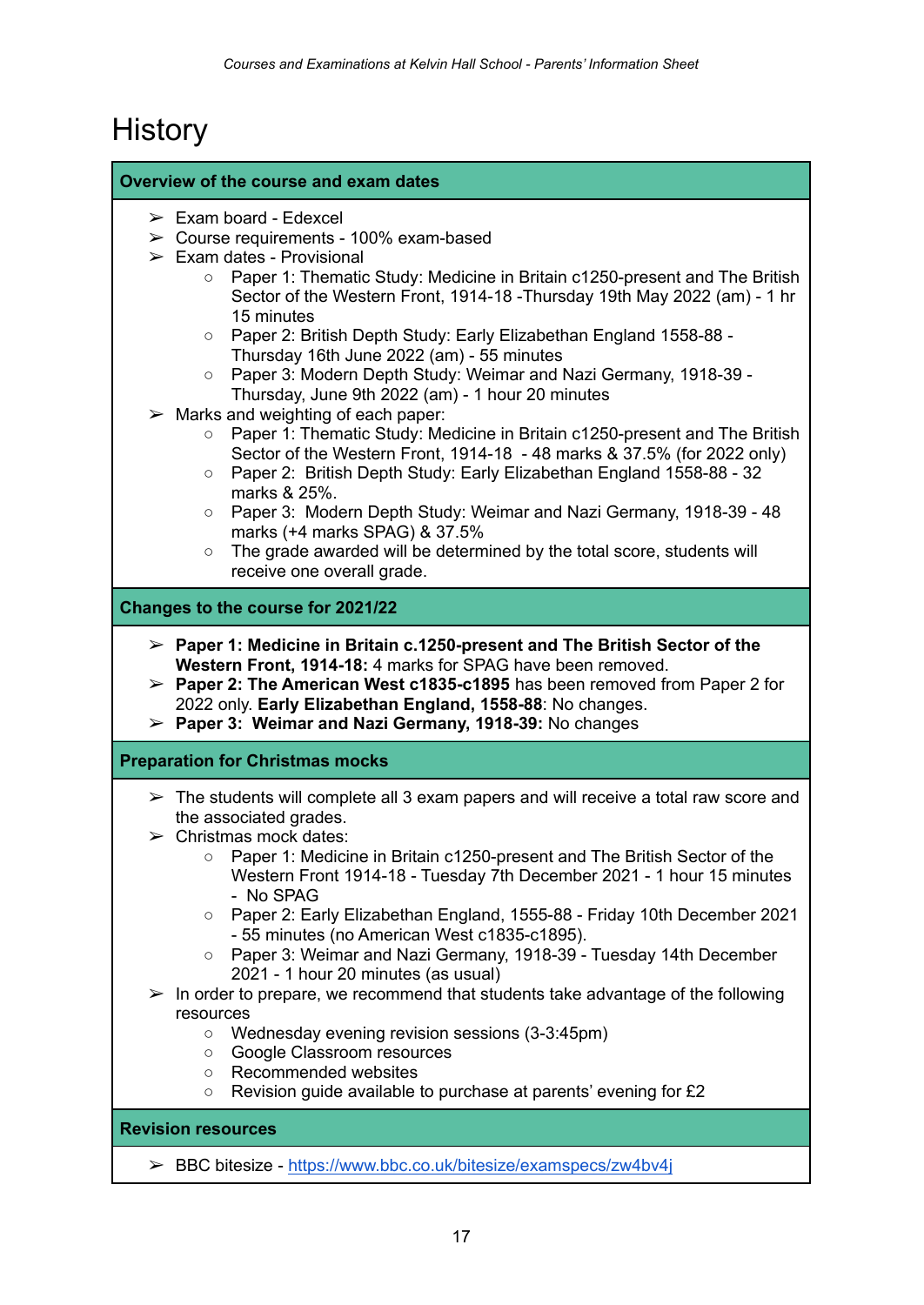- $\geq$  Google Classroom use lesson and revision resources that are uploaded
- $\triangleright$  Oak National Academy [https://classroom.thenational.academy/subjects-by-key-stage/key-stage-4/subjects](https://classroom.thenational.academy/subjects-by-key-stage/key-stage-4/subjects/history) [/history](https://classroom.thenational.academy/subjects-by-key-stage/key-stage-4/subjects/history)
- ➢ Edexcel GCSE History [https://qualifications.pearson.com/en/qualifications/edexcel-gcses/history-2016.htm](https://qualifications.pearson.com/en/qualifications/edexcel-gcses/history-2016.html) [l](https://qualifications.pearson.com/en/qualifications/edexcel-gcses/history-2016.html)

- ➢ Practice exam questions on Google Classroom
- $\triangleright$  Complete the flipped learning knowledge question booklets
- $\triangleright$  Mind maps
- $>$  Flashcards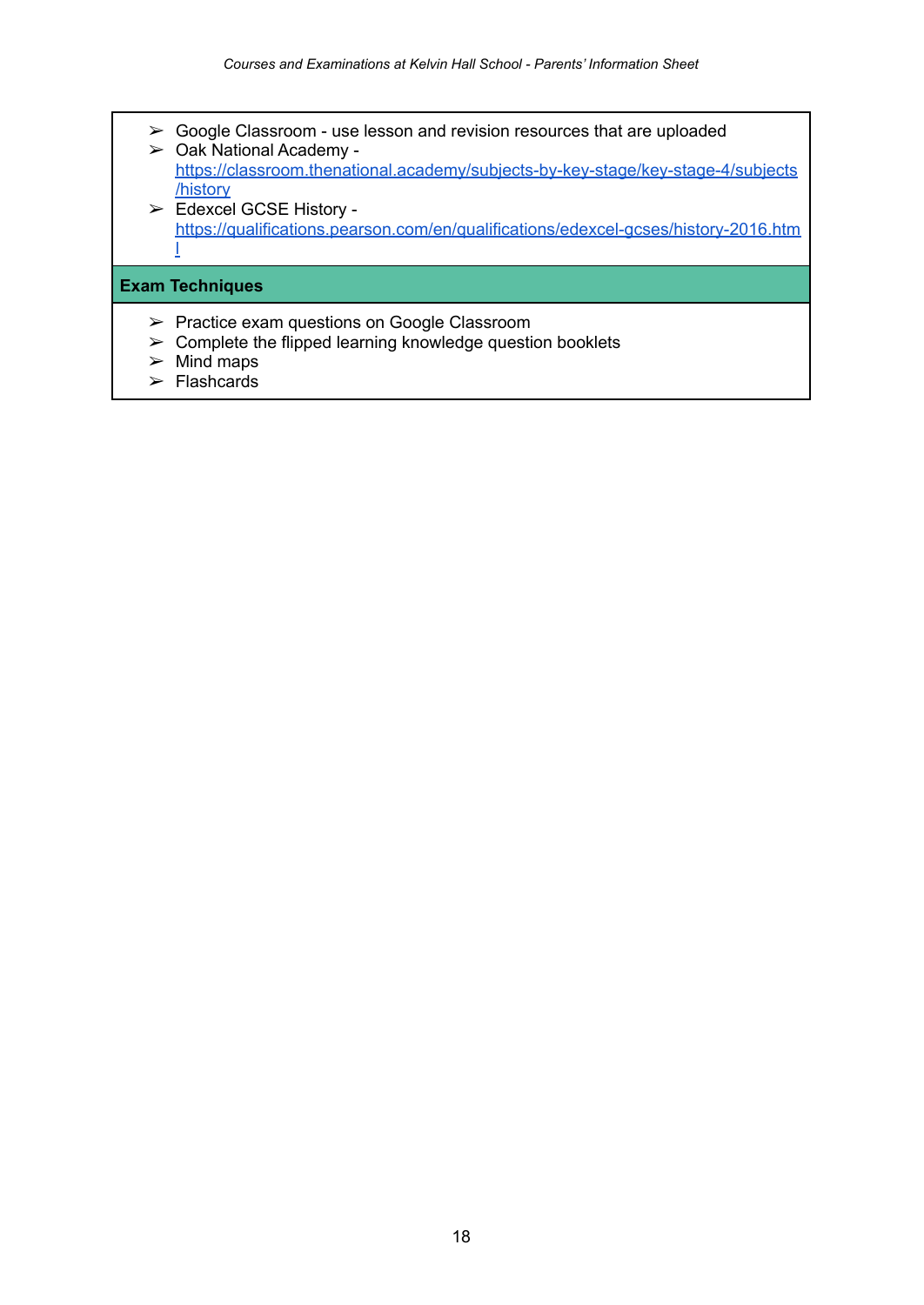# <span id="page-18-0"></span>**Maths**

## **Overview of the Course and Exam Dates**

- $\triangleright$  Fxam board: OCR
- ➢ Course requirements: 100% exam-based
- $\triangleright$  Exam dates (provisional):
	- Paper 1 Friday 20th May (Calculator allowed)
	- Paper 2 Tuesday 7th June (Calculator not allowed)
	- Paper 3 Monday 13th June (Calculator allowed)
- $\geq$  100 marks per paper, totaling 300. The grades are awarded by the total score for all 3 papers.
- $\triangleright$  Changes to the course for this year are that students are to be given a formula sheet and advanced information on topics that won't appear on the exam. OCR says that schools will provisionally have this information by Tuesday 7th June.

# **Preparation for Christmas Mocks**

- $\geq$  Students will complete a set of 3 papers and receive their total score from the 3 papers and the associated grade.
	- Paper 1 Mock: Tuesday 30th November (Calculator allowed)
	- Paper 2 Mock: Thursday 2nd December (Calculator not allowed)
	- Paper 3 Mock: Thursday 9th December (Calculator allowed)
- $\triangleright$  Revision topics to be identified from previous exam data and delivered in lessons.

# **Revision Resources**

- $\triangleright$  Flashcards: The school will provide each Y11 student with a set of maths revision flashcards to aid revision.
- $\triangleright$  Dr [Frost:](https://www.drfrostmaths.com/) Online platform. Students have their own individual login. The website has past paper exam questions and model solutions that students can easily access.
- $\triangleright$  OnMaths: Website where students can complete online practice papers and receive a percentage score. No login is required.
- $\triangleright$  Corbett Maths: Excellent website that has videos explaining all the topics. No login is required.
- $\triangleright$  Homework: Set weekly by the classroom teachers on [drfrostmaths.com.](https://www.drfrostmaths.com/)
- ➢ Seneca Learning: [Seneca](https://senecalearning.com/en-GB/)
- $\triangleright$  Revision Sessions: These are held every Thursday after school. They are taught sessions on regularly seen exam topics.
- $\triangleright$  Half-term and Saturday sessions will be held nearer the exam period.

# **Exam Techniques**

 $\triangleright$  Walking Talking Mock Lessons: This is when students are talked through an exam paper in exam conditions. Giving students an opportunity to apply their knowledge, understand where marks are given, and practice exam skills.

- $\triangleright$  [Century:](https://www.century.tech/) An online platform that assesses individual students' strengths and weaknesses that then directs students to personalised learning pathways.
- $\triangleright$  Google Classroom: All lesson resources are uploaded here. Students can use this for revision purposes.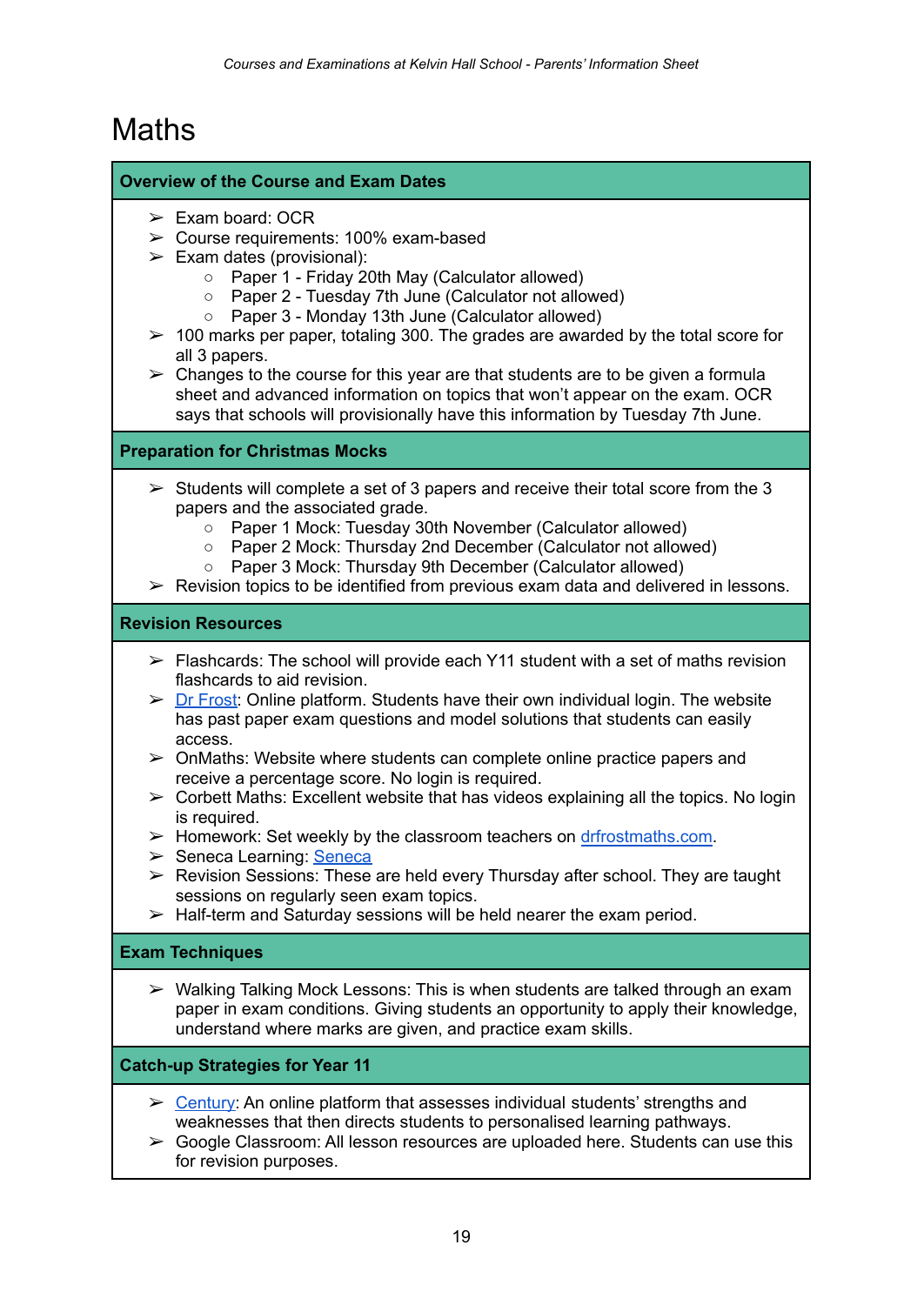➢ Revision Sessions: These are held every Thursday after school. They are taught sessions on regularly seen exam topics.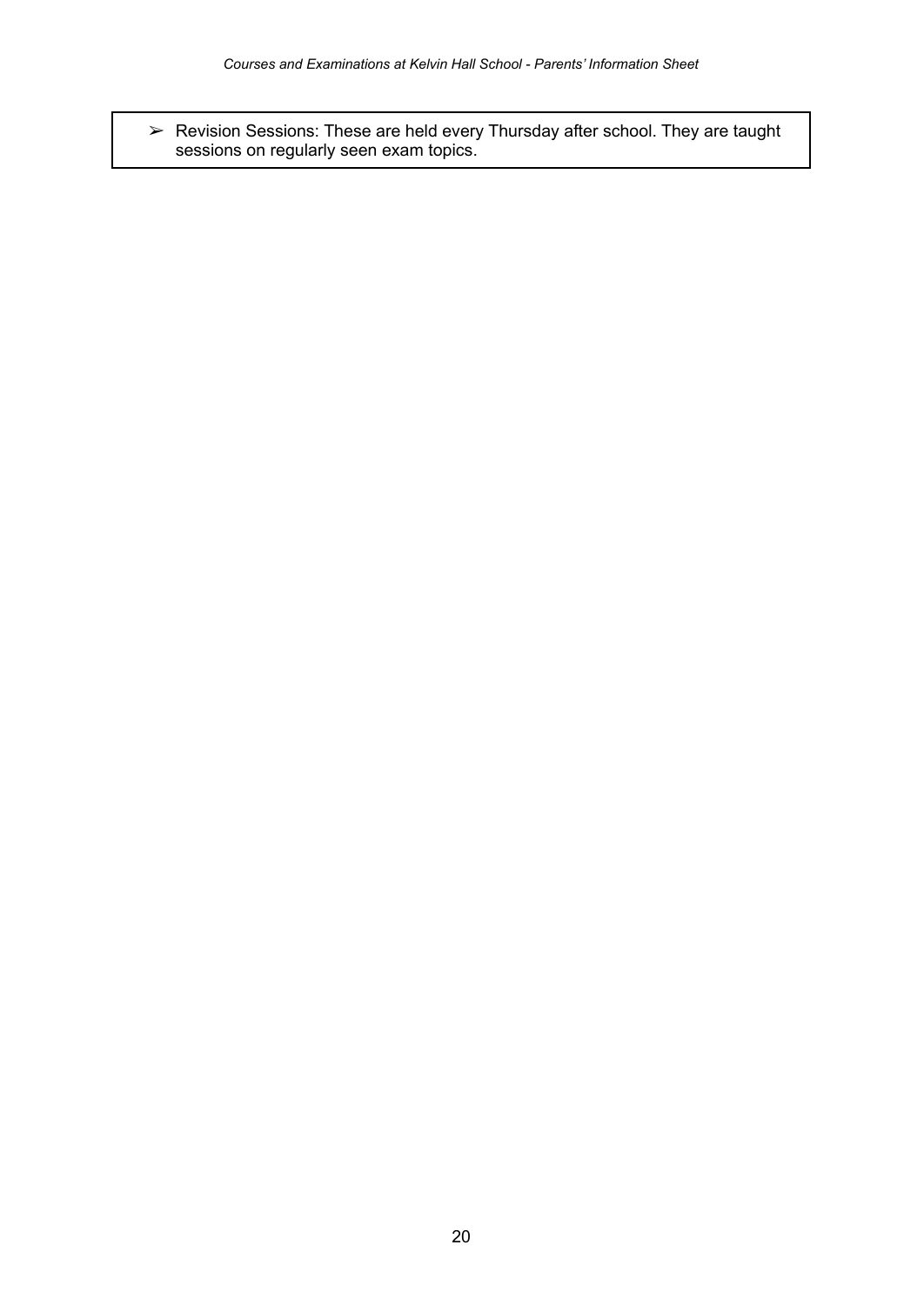# <span id="page-20-0"></span>Music

# **BTEC Music - First Award**

## **Overview of the Course and exam dates**

- ➢ Exam board: Pearson Edexcel
- $\geq$  Course requirements: 25% Unit 1 External exam, 75% coursework (3 Units)
	- Unit 1: The Music Industry overview and roles including interviewing people who are actively involved in the music industry.
	- Unit 2: Managing a Music Product putting on a live performance or creating a recording, including the marketing and practical organisation.
	- Unit 4: Introducing Composition
	- Unit 5: Introducing Performance
- $\geq$  Exam: Unit 1- During May of Year 10 Marked out of 50.
- $\triangleright$  Each of the other units are awarded one of the following:
	- $\circ$  Level 1 Pass = 6
	- $\circ$  Level 2 Pass =12
	- Level 2 Merit =18
	- Level 2 Distinction =24
- $\triangleright$  Minimum points required for overall qualification grade:
	- $\circ$  Ungraded = 0
	- $\circ$  Level 1 Pass = 24
	- $\circ$  Level 2 Pass = 48
	- $\circ$  Level 2 Merit = 66
	- Level 2 Distinction = 84
	- $\circ$  Level 2 Distinction\* = 90
- $\triangleright$  The overall Level 2 Pass grade achieved is also dependent on achieving a at least 24 points across Units 1& 2.

# **Changes to the course for 2021/22**

- $\triangleright$  All students will be awarded a U-TAG grade for the canceled Unit 1 Summer exam
- $\triangleright$  All students have a reduced learning Aims for one of the optional units (4 or 5).

# **Preparation for Christmas mocks**

 $\triangleright$  N/A - Coursework will be continued according to the BTEC assessment quidelines

### **Revision resources**

 $> N/A$ 

### **Exam Techniques**

 $\triangleright$  N/A

# **Catch up strategies for Year 11**

 $\triangleright$  BBC Bitesize has information on the promotion of music relevant to Unit 2 coursework: <https://www.bbc.co.uk/bitesize/guides/zw8xfrd/revision/1>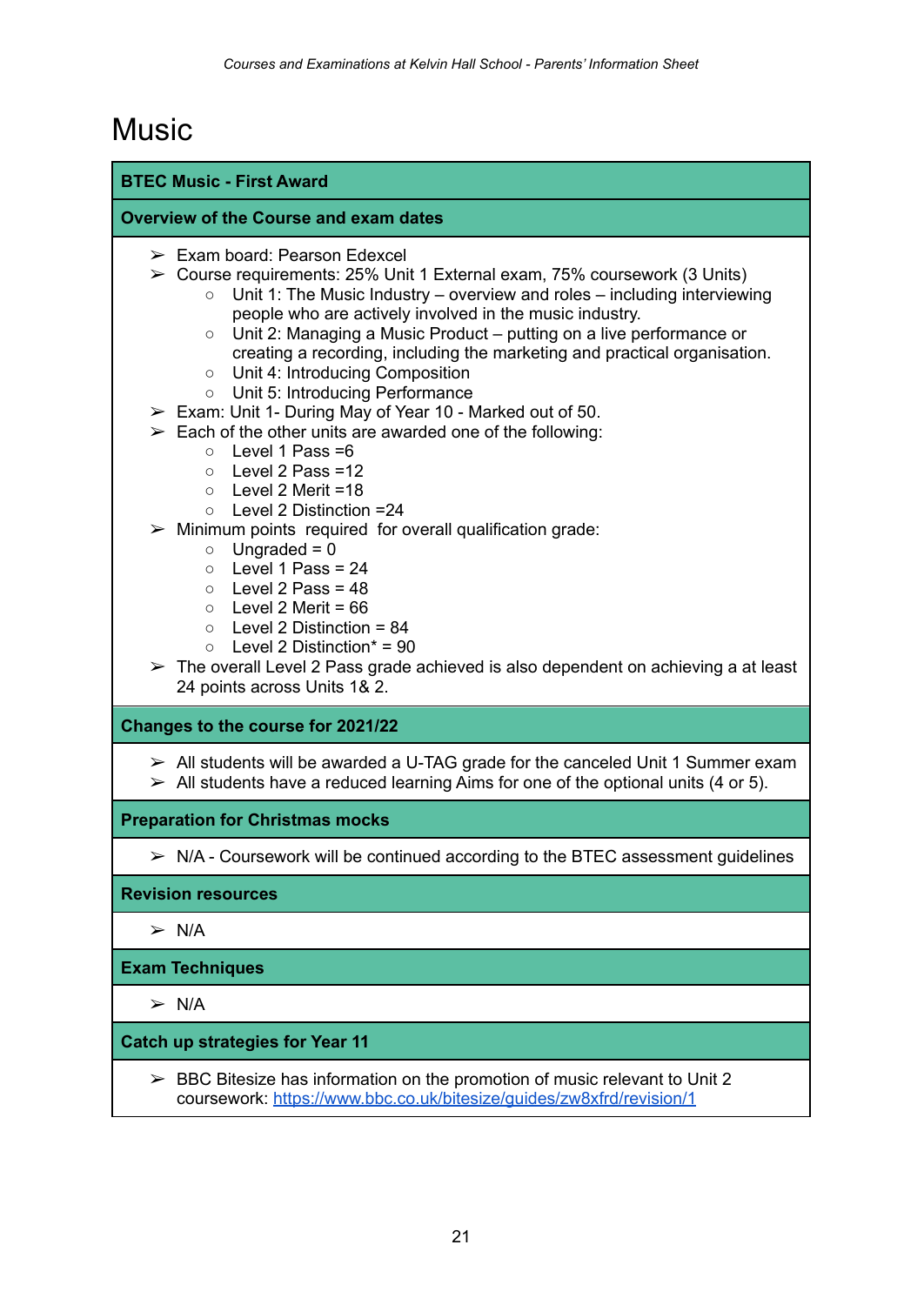## **GCSE Music**

### **Overview of the course and exam dates**

- $\triangleright$  Exam board: WJEC Eduqas
- $\geq$  Course requirements: 40% exam-based, 60% coursework
- $\triangleright$  Exam dates:
	- Summer 2021 date TBC 1h15
- $\triangleright$  Marks per paper 96 marks for the listening & appraising exam, 72 marks for composition, 72 marks for performance.

### **Changes to the Course for 2021/22**

- $\geq$  The exam board has adjusted the quantity of composition coursework to a minimum requirement of at least 2 minutes, reduced from 4 minutes).
- $\triangleright$  The exam board has adjusted the quantity of performing coursework to a minimum requirement of 1 piece of at least 1:30 minutes (for a solo performance), reduced from 4 minutes.
- $\triangleright$  Failure to meet the minimum duration requirement for coursework submissions will result in a reduction in overall marks, in accordance with Ofqual regulations.
- $\triangleright$  Further information regarding the exam content will be released in February.

### **Preparation for Christmas Mocks**

- $\triangleright$  The students will complete the listening paper and will receive a total raw score and the associated grades.
- $\triangleright$  Christmas mock date:
	- Component 3 Thursday 9th December 11 am
- $\triangleright$  In order to prepare, we recommend that students take advantage of the following resources:
	- Focus on Sound: Eduqas lessons and quizzes.
	- Google Classroom class information.

#### **Revision resources**

- $\geq$  Focus on Sound: Eduqas lessons and quizzes.
- $\triangleright$  Google Classroom class information.

### **Exam Techniques**

 $\geq$  Students will be guided through exam questions from past papers in class and taught how to apply their knowledge to exam questions.

### **Catch up strategies for Year 11**

 $\triangleright$  Google Classroom: All resources are uploaded here, so students can use the resources for revision.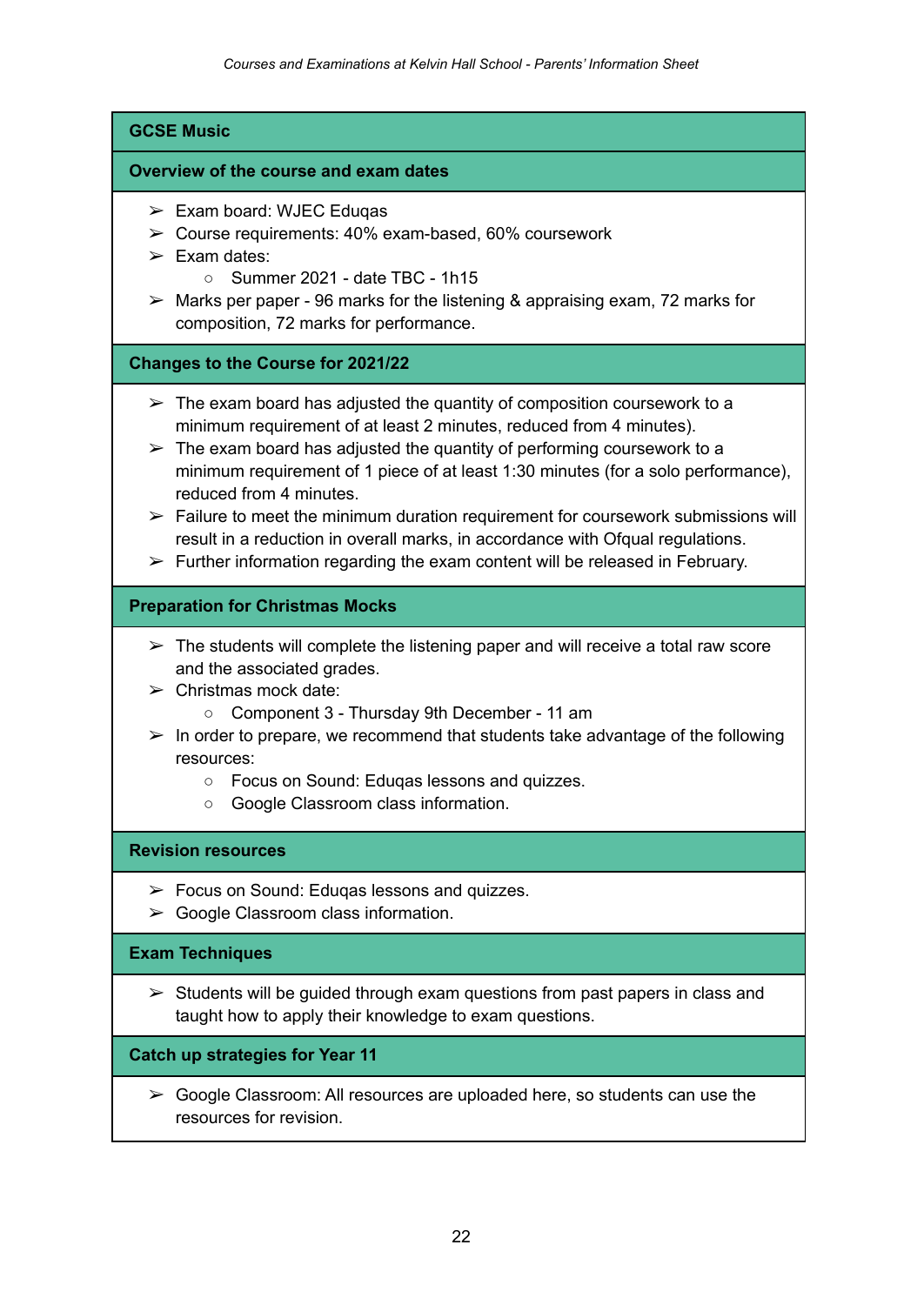# <span id="page-22-0"></span>Performing Arts

# **Overview of the Course and Exam Dates**

- $\triangleright$  Exam board: Edexcel (BTEC)
- $\geq$  Course requirements: 60% internal assessment, 40% external synoptic assessment.
- $\triangleright$  The course is in 3 components (Components 1 and 2 were completed in Y10).
- $\geq$  Component 3 is an externally marked assessment consisting of 1 devised performance and 3 separate one-hour exams.
- $\geq$  Component 3 is marked out of 48.
- $\triangleright$  The total score for all 3 components is 120, the grade awarded will be determined by the total score.

### **Changes to the Course for 2021/22**

- $\triangleright$  The course has had assessment adaptations made due to COVID-19 disruption.
- $\geq$  Students are not expected to have completed all elements of the 2 components in Y10 and a grade will be given using sufficient evidence from their classwork.
- $\geq$  There have been no adaptations to component 3.

### **Preparation for Christmas Mocks**

- $\triangleright$  The students will complete mini mock performances and complete 1 exam based on an analysis of these performances.
- $\triangleright$  Christmas mock dates:
	- Choice 2 Wednesday 1st December 8.45 am
	- Choice 3 Thursday 9th December 11 am
- $\geq$  In order to prepare, we recommend that students complete:
	- After-school revision and rehearsals.
	- Complete a practice log for homework.
	- Create organised notes to take into the exam.

### **Revision Resources**

- ➢ BBC bitesize Drama: GCSE [Drama](https://www.bbc.co.uk/bitesize/examspecs/z4bfscw) Other
- ➢ BBC bitesize Dance: [Choreographing](https://www.bbc.co.uk/bitesize/guides/ztcg4j6/revision/2) a dance routine Dance factfile GCSE Physical [Education](https://www.bbc.co.uk/bitesize/guides/ztcg4j6/revision/2) Revision - WJEC
- $\triangleright$  Google Classroom: Complete any homework and revise with prior lessons.
- $\geq$  Youtube: There are brilliant resources to help with devising and choreography. ○ National Theatre Youtube [Channel](https://www.youtube.com/channel/UCUDq1XzCY0NIOYVJvEMQjqw)

### **Exam Techniques**

- $\triangleright$  Homework and feedback to help improve exam essay writing and confidence.
- $\triangleright$  Revision every Thursday after school preparing students by helping with rehearsals for devising and choreography.

- $\geq$  Google Classroom: All resources are uploaded here, so students can use the resources for revision
- $\triangleright$  After-school revision: After-school sessions on Thursdays and rehearsals to help build skill and confidence on Monday.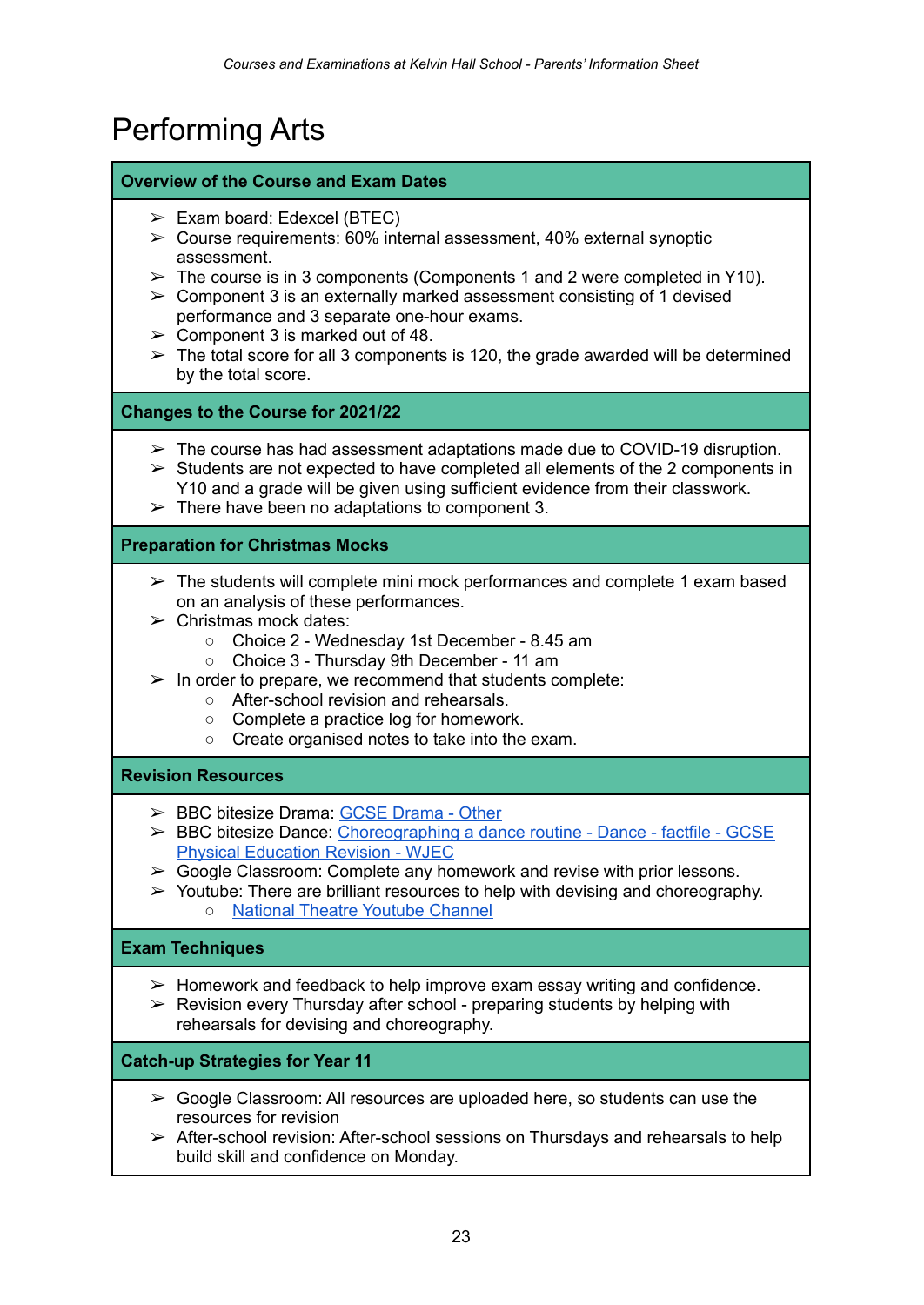# <span id="page-23-0"></span>Religious Education

# **Overview of the Course and Exam Dates**

- $\triangleright$  Fxam board: AQA
- ➢ Qualification: Religious Studies A
- ➢ Course requirements: 100% exam-based
- $\triangleright$  Exam dates (provisional):
	- Paper 1: The study of religions: beliefs, teachings, and practices Monday 16th May 2022 (AM) - 1h45 - 96 marks + 6 marks SPaG
	- Paper 2: Thematic Studies Thursday 26th May 2022 (PM) 1h45 96 marks + 3 marks SPaG
- $\triangleright$  The total score for Religious Studies is 201. Each paper is worth 50%. The grades awarded will be determined by the total score, students will receive one overall grade.

### **Changes to the Course for 2021/22**

 $\geq$  Further information regarding the topics will be released in February.

### **Preparation for Christmas Mocks**

- $\triangleright$  The students will complete two exam papers and will receive a total raw score and the associated grades.
- $\triangleright$  Christmas mock dates:
	- Paper 1: The study of religions: beliefs, teachings, and practices Christianity - 55 minutes - Wednesday 1st December 2021 (AM)
	- Paper 2: Thematic Studies Themes A, B, D, and E Wednesday 15th December (AM)
- $\triangleright$  In order to prepare, we recommend that students take advantage of the following resources:
	- Google Classroom resources
	- Recommended websites

### **Revision Resources**

- ➢ BBC Bitesize: <https://www.bbc.co.uk/bitesize/examspecs/zjgx47h>
- $\triangleright$  Google Classroom: Use lesson and revision resources that are uploaded
- ➢ Oak National Academy: Oak National Academy Religious [Education](https://classroom.thenational.academy/subjects-by-key-stage/key-stage-4/subjects/religious-education)
- ➢ AQA GCSE Religious Studies A Religious Studies | GCSE | [Religious](https://www.aqa.org.uk/subjects/religious-studies/gcse/religious-studies-a-8062) Studies A

- ➢ Practice exam questions on Google Classroom
- $\triangleright$  Mind maps
- $\triangleright$  Flashcards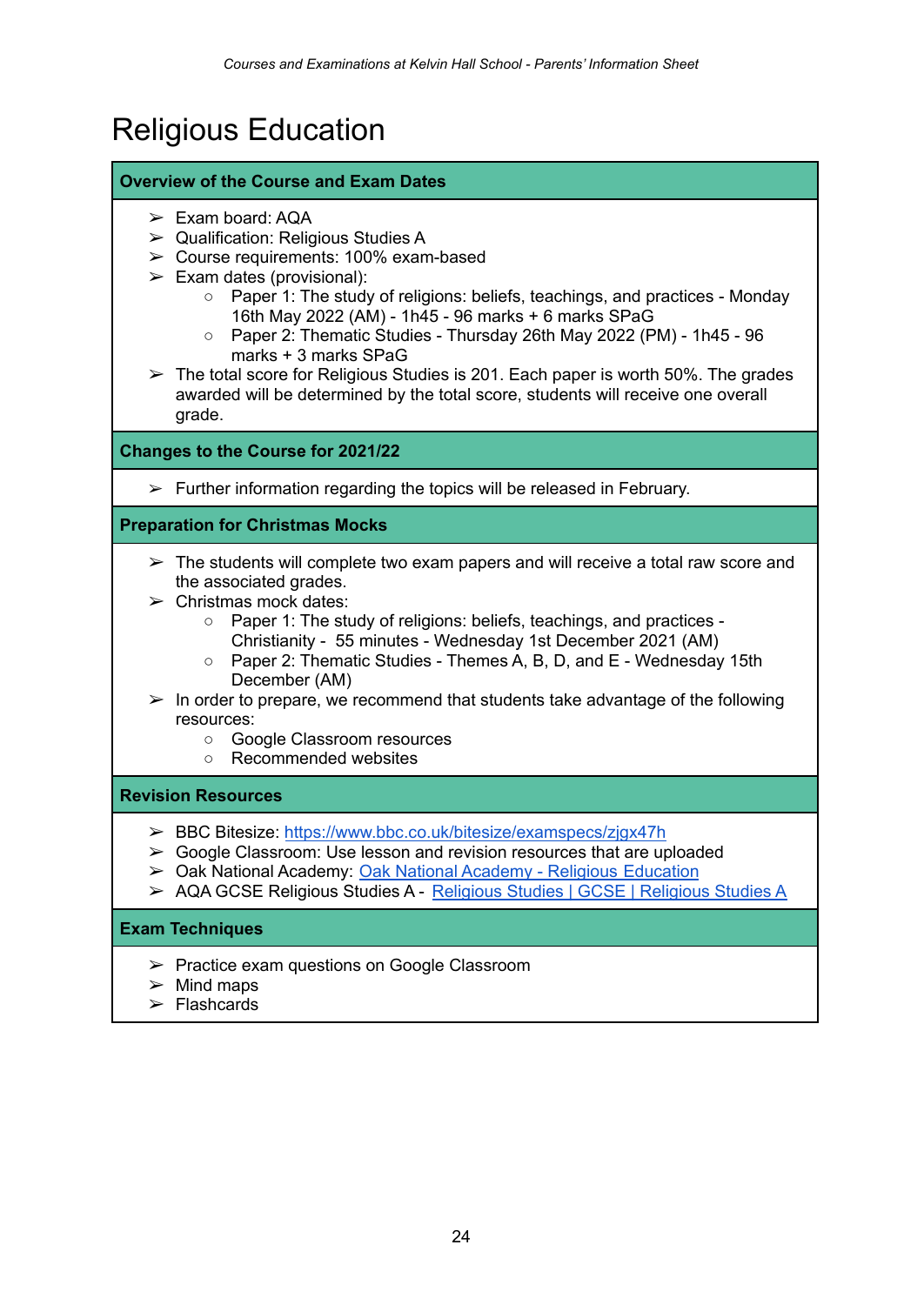# <span id="page-24-0"></span>Science

## **Overview of the Course and Exam Dates**

- ➢ Exam board: Edexcel
- $\geq$  Course requirements: 100% exam-based.
- $\triangleright$  Exam dates (provisional):
	- Biology 1 Tuesday 17th May (am)
	- Chemistry 1 Friday 27th May (am)
	- Physics 1 Wednesday 8th June (pm)
	- Biology 2 Wednesday 15th June (am)
	- Chemistry 2 Monday 20th June (am)
	- Physics 2 Thursday 23rd June (am)
- $\triangleright$  Marks per paper:
	- 60 marks for combined science + 100 marks for separate
- $\geq$  The total score for combined science is 360, the grades awarded will be determined by the total score, students will receive 2 grades.
- $\geq$  The total score for separate science is 200 per subject, the grade awarded will be determined by the total score over the 2 subject papers.

### **Changes to the Course for 2021/22**

- $\triangleright$  All students will be given a complete physics equations sheet, so there is no need to be able to recall these.
- $\triangleright$  Students are not expected to have completed the 'Core Practicals', watching them is sufficient.
- $\triangleright$  Further information regarding the topics will be released in February.

### **Preparation for Christmas mocks**

- $\triangleright$  The students will complete all 6 papers and will receive a total raw score and the associated grades.
- $\triangleright$  Christmas mock dates:
	- Biology 1 Tuesday 30th November 11 am
	- Chemistry 1 Wednesday 1st December 11 am
	- Physics 1 Friday 3rd December 8.45 am
	- Biology 2 Tuesday 7th December 11 am
	- Chemistry 2 Wednesday 8th December 8.45 am
	- Physics 2 Monday 13th December 11 am
- $\triangleright$  In order to prepare, we recommend that students take advantage of the following resources:
	- Flashcards.
	- After school revision.
	- Google Classroom quizzes.
	- Instagram challenge.
	- Recommended websites.

# **Revision Resources**

- $\triangleright$  Flashcards: We recommend learning small numbers of the flashcards at a time and testing yourself or by others.
- ➢ Seneca Learning: Free [Homework](https://senecalearning.com/en-GB/) & Revision for A Level, GCSE, KS3 & KS2
- $\triangleright$  BBC bitesize: [GCSE](https://www.bbc.co.uk/bitesize/levels/z98jmp3)
- $\geq$  Google Classroom: Complete the assigned knowledge guizzes and use the lesson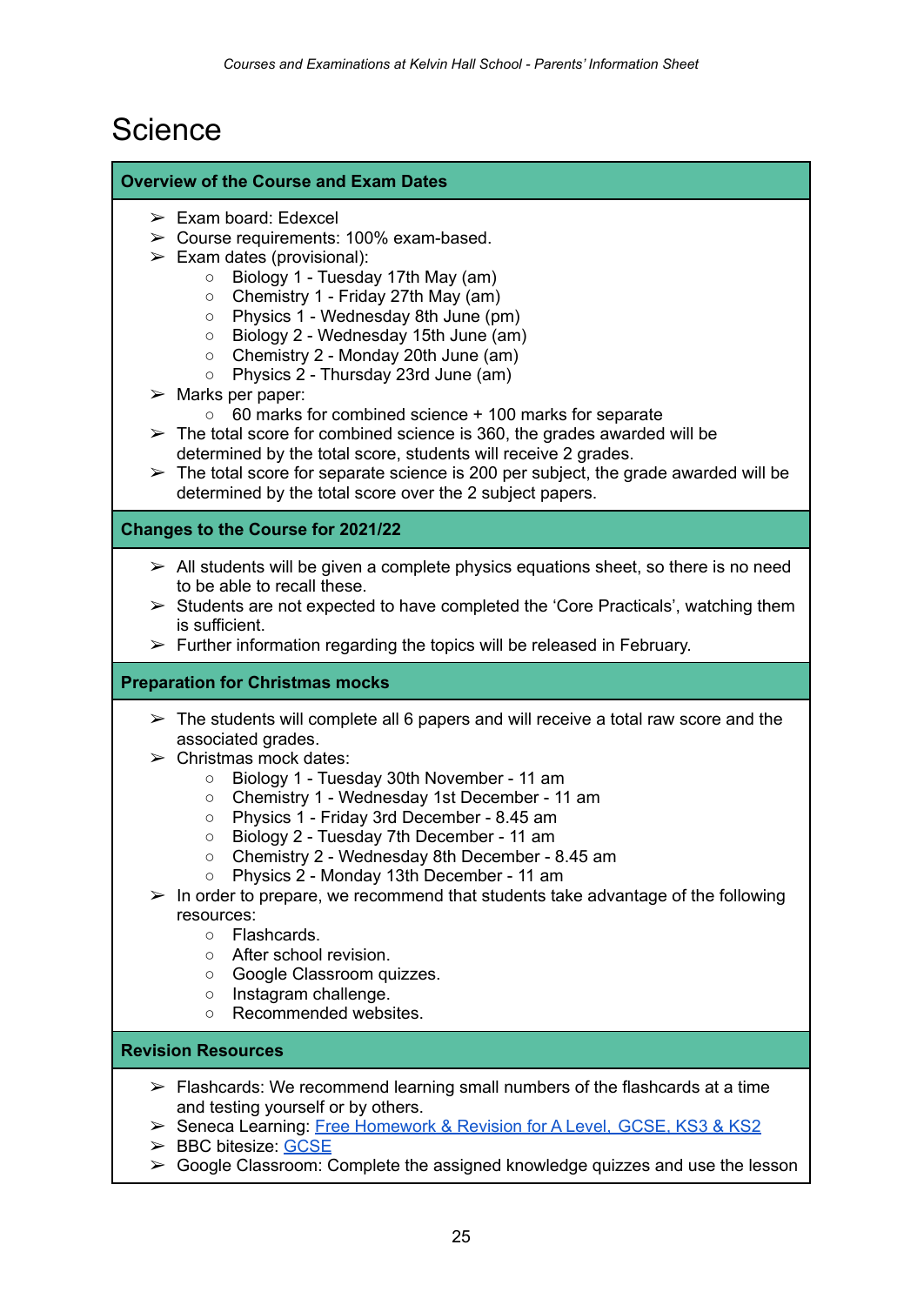#### resources that are uploaded.

- ➢ Recommended revision guides: CGP Edexcel Science.
- $\geq$  Youtube: There are brilliant revision videos on YouTube available if your child prefers a 'visual' style of revision. Just remember to search 'GCSE Edexcel Science':
	- Fuse School [FuseSchool](https://www.youtube.com/channel/UCS3wWlfGUijnRIf745lRl2A) Global Education
	- Primrose Kitten Science and Maths by [Primrose](https://www.youtube.com/channel/UCBgvmal8AR4QIK2e0EfJwaA) Kitten
- $\geq 0$ n the App store: On iPhone and Android phones, there are also ranges of apps that can support them in their revision:
	- Pocket Notes GCSE Science Free
	- BBC Bitesize Revision Free
	- GCSE Science: Biology Free
	- GCSE Science: Chemistry Free
	- GCSE Science: Physics Free

### **Exam Techniques**

- $\triangleright$  Walking Talking Mocks: Students will be guided through exam questions in exam settings, this acclimatises them to the exam hall and teaches them how to apply their knowledge to exam questions.
- $\triangleright$  Recall: The use of flashcards alongside recall quizzes allows students to learn all of the key content for the exam.
- $\triangleright$  Revision every Friday after school: Preparing students by revisiting content and application of knowledge.

- $\triangleright$  [Century](https://www.century.tech/) (century.tech): An online platform that identifies individual students starting points based on assessments, which then directs students to personalised learning pathways
- $\geq$  Google Classroom: All resources are uploaded here, so students can use the resources for revision
- $\triangleright$  After-school revision: Revision every Friday after school, preparing students by revisiting content and application of knowledge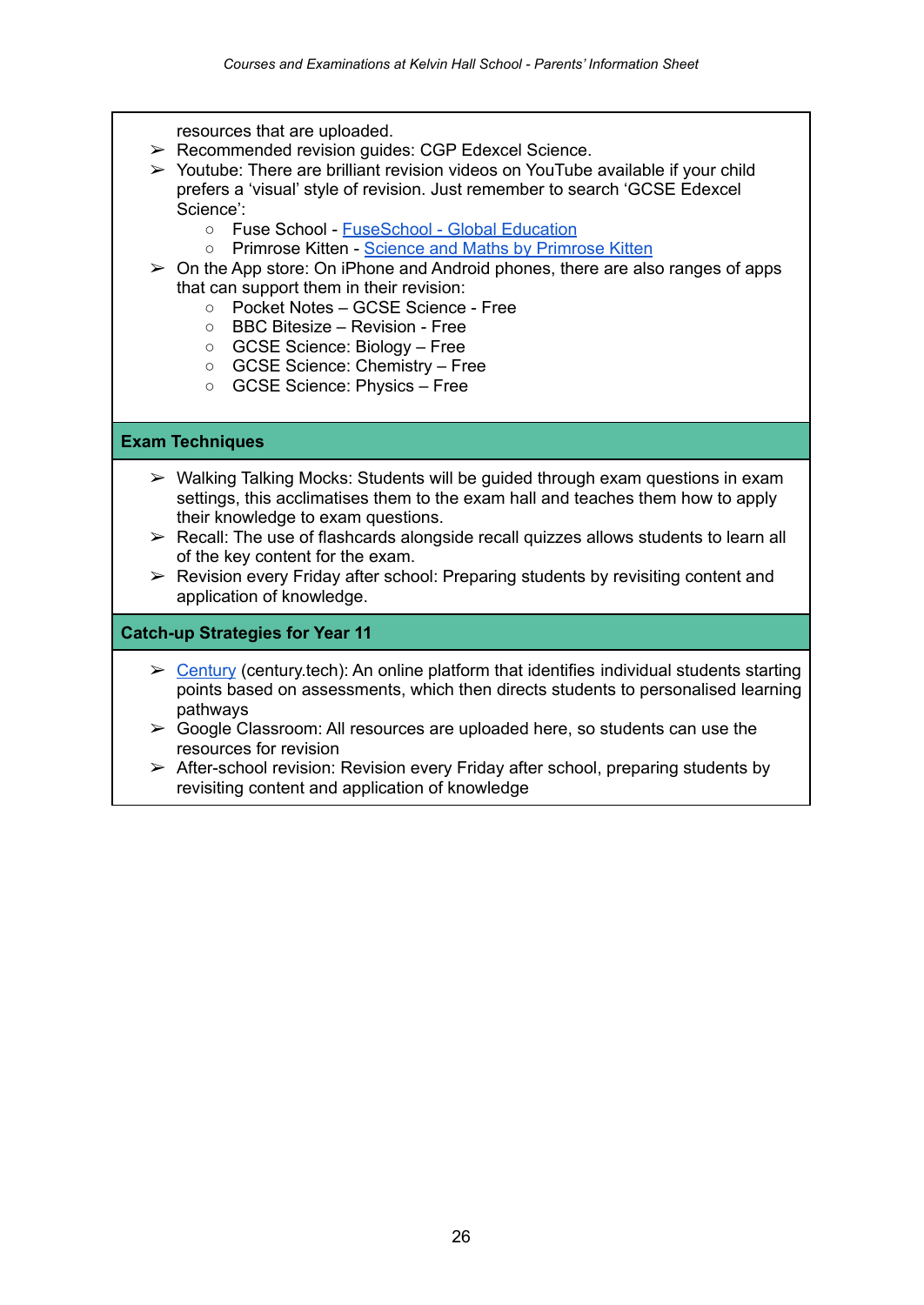# <span id="page-26-0"></span>Sociology

# **Overview of the Course and Exam Dates**

- $\triangleright$  Fxam board: AQA
- ➢ Course requirements: 100% exam-based
- $\triangleright$  Exam dates (provisional):
	- The Sociology of Families and Education 1h45 Monday 16th May PM
	- The Sociology of Crime and Deviance and Social Stratification 1h45 Friday 10th June - PM
- $\triangleright$  Marks per paper: 100. Each paper is worth 50% of the overall marks.
- $\triangleright$  The total score for Sociology is 200, the grades awarded will be determined by the total score, students will receive 1 overall grade.

# **Changes to the Course for 2021/22**

 $\triangleright$  Further information regarding the topics will be released in February.

### **Preparation for Christmas Mocks**

- $\geq$  The students will complete both papers and will receive a total raw score and the associated grades.
- $\triangleright$  Christmas mock dates:
	- Paper 1 Families & Education Tuesday 14th December
	- Paper 2 Crime & Deviance and Social Stratification Wednesday 15th December
- $\triangleright$  In order to prepare, we recommend that students take advantage of the following resources:
	- Revision guide available via Parent pay.
	- Google Classroom resources.
	- Recommended websites.

### **Revision Resources**

- ➢ BBC bitesize: GCSE [Sociology](https://www.bbc.co.uk/bitesize/subjects/zbbw2hv)
- $\triangleright$  Google Classroom: Use the lesson resources that are uploaded
- $\triangleright$  Recommended revision guides: Collins
- $\triangleright$  Youtube: There are brilliant revision videos on Youtube available if your child prefers a 'visual' approach.
	- [CrashCourse](https://www.youtube.com/user/crashcourse)
	- all [sociology](https://www.youtube.com/channel/UC-pjfHrf_mlUkKPdjWyoW9w)
	- [tutor2u](https://www.youtube.com/channel/UCe83jLdZ3PuqVwAHe6B3U2A)

- $\triangleright$  Practice exam questions in the revision guide
- $\triangleright$  Mind maps
- $\triangleright$  Flashcards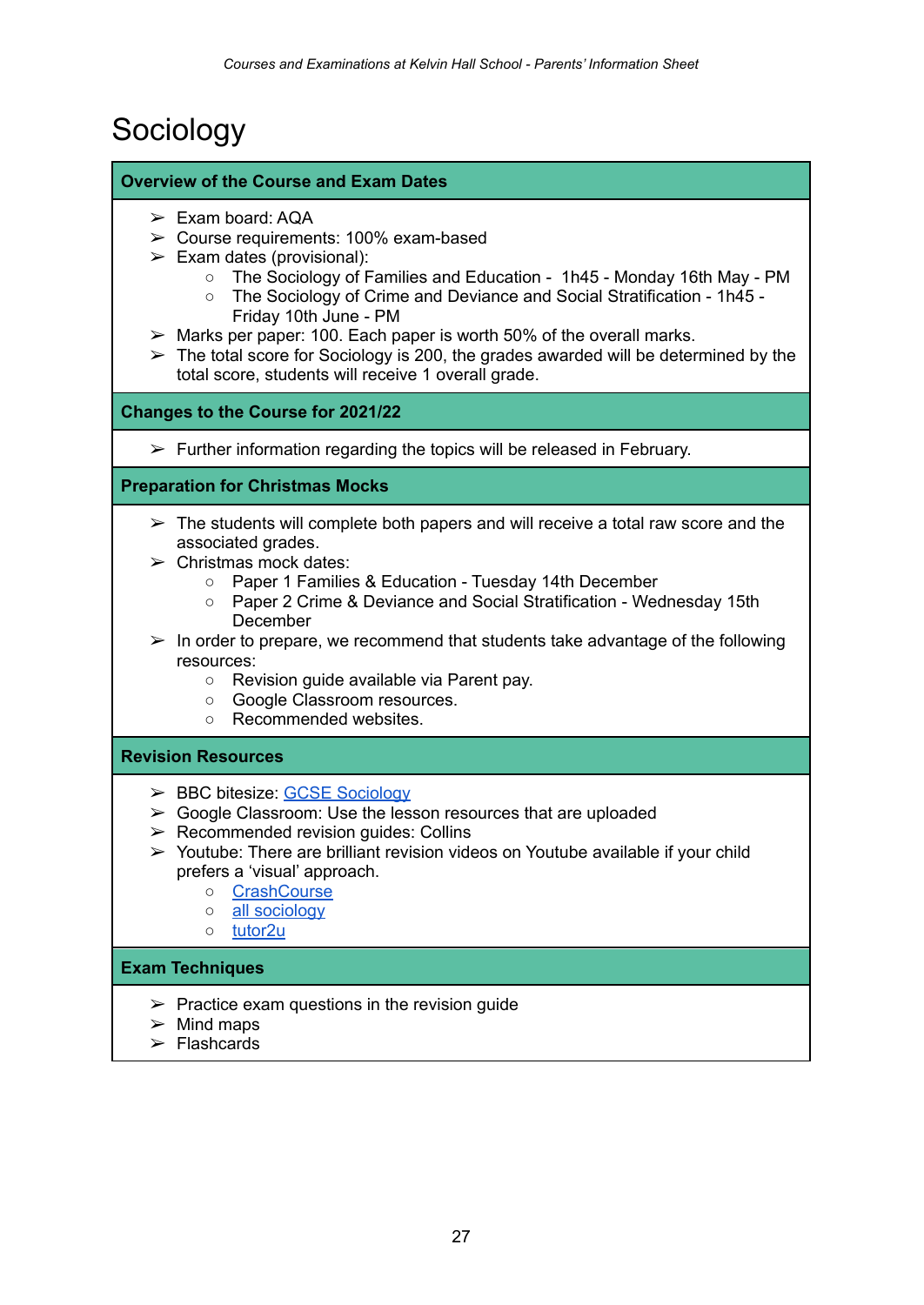# <span id="page-27-0"></span>Spanish

# **Overview of the Course and Exam Dates**

- ➢ Exam board: Edexcel.
- $\geq$  Course requirements: 100% exam-based.
- $\triangleright$  Exam dates:
	- Paper 1 Listening and Paper 3 Reading Thursday 26th May
	- Paper 4 Writing Friday 17th June
	- Speaking test date TBC, likely April 2022
- $\triangleright$  Marks per paper and total:
	- Paper 1 Listening /50
	- Paper 2 speaking / 70
	- Paper 3 reading /50
	- Paper 4 writing / 60.
	- All skills are equally weighted and the grade awarded will be determined by the total score out of 230.

### **Changes to the Course for 2021/22**

 $\geq$  Changes to the course for this year: Exam boards will include an extra optional question in the writing assessment to help students to focus on fewer themes in their writing. Further information regarding the topics will be released in February.

### **Preparation for Christmas Mocks**

- $\triangleright$  Speaking tests: 15th 26th November. Students have received individual times for these.
- $\triangleright$  Listening and Reading: Monday 6th December.
- $\triangleright$  Writing: Wednesday 15th December.
- $\geq$  In order to prepare we recommend that students utilise the revision resources detailed below.

### **Revision Resources**

- ➢ Recommended revision guide and workbook: 'Pearson Revise GCSE 9-1 Spanish revision guide and work.
- $\triangleright$  Flashcards: We recommend that students learn one key verb per week (blue cards) as well as the higher opinions (pink cards). These cards were given to students in September.
- ➢ Kelvin Independence: Various Spanish revision resources are available
- ➢ Revision resources on Google Classroom
- ➢ Linguascope (Language learning website) [www.linguascope.com](http://www.linguascope.com) Username: kelvinhall password:idiomas21
- ➢ BBC Bitesize: <https://www.bbc.co.uk/bitesize/examspecs/z799hbk>

- $\triangleright$  In-Class Progress Checks: Students will be guided through exam style questions, focussing on a different skill each lesson. This teaches them how to apply their knowledge to exam questions.
- $\triangleright$  Weekly vocab tests: To test students recall of key verbs and structures
- $\triangleright$  Revision every Wednesday after school: Preparing students by revisiting content and application of knowledge.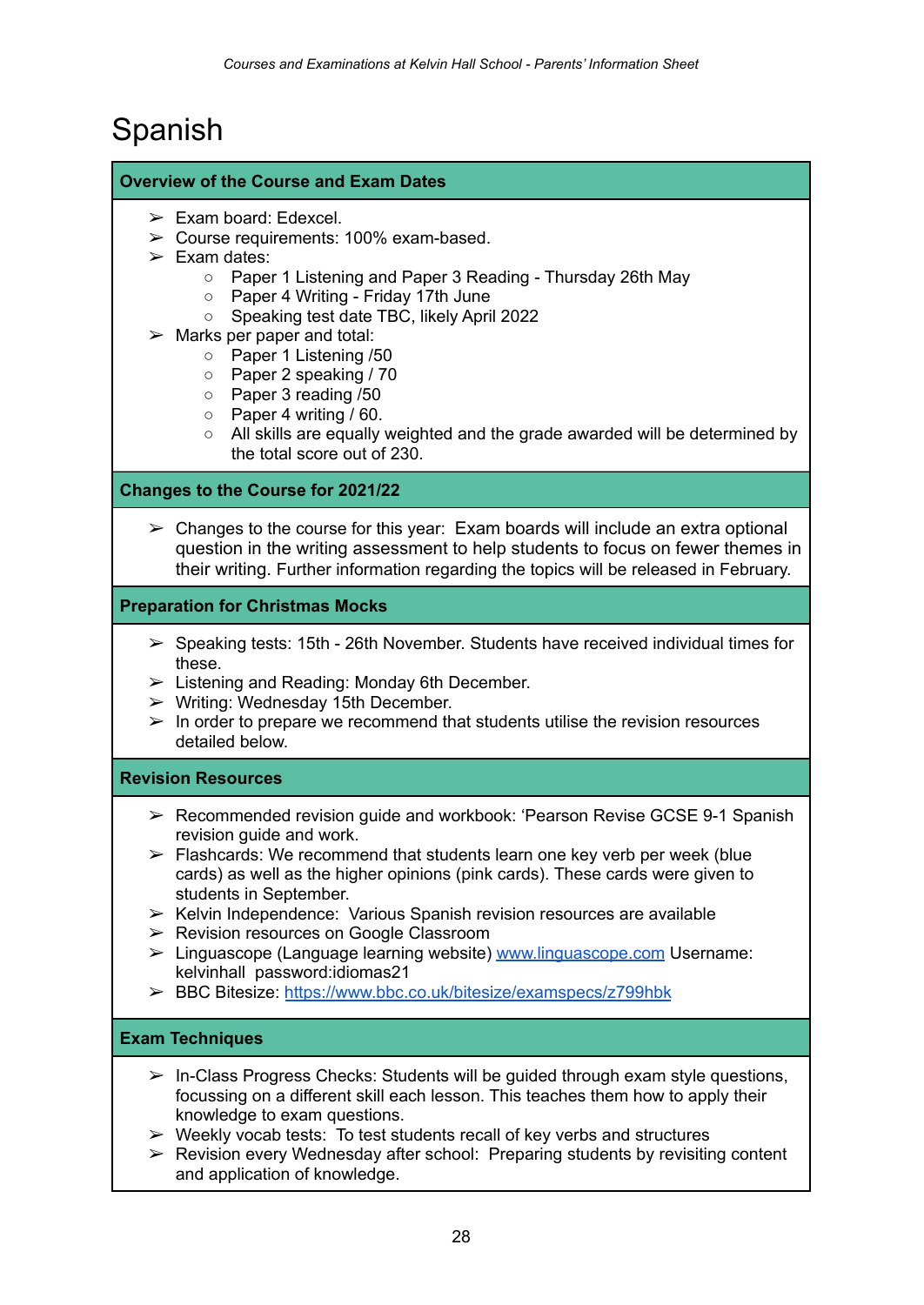- ➢ Google Classroom: All lessons and homeworks are uploaded here for students to access for revision. In addition, extra revision resources are posted.
- $\triangleright$  Revision every Wednesday after school: Preparing students by revisiting content and application of knowledge.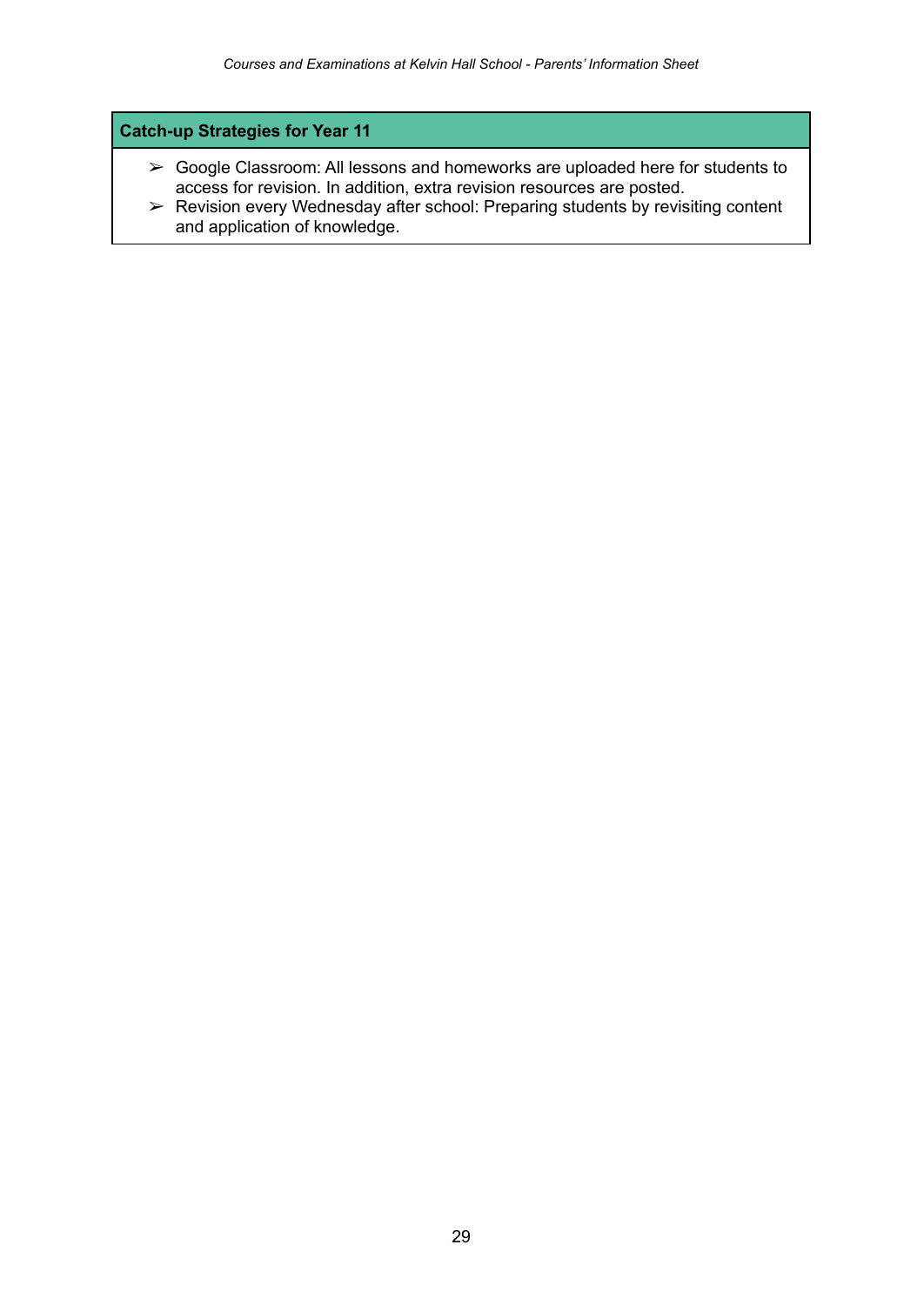# <span id="page-29-0"></span>Sports Studies

# **Overview of the course and exam dates**

- $\triangleright$  Fxam board: OCR
- ➢ Course requirements: 100% exam-based
	- 25% External examination: R051: Contemporary Issues in Sport
	- 75% Coursework
		- R052: Developing Sport Skills
		- R053: Sports Leadership
		- R054: Sport and the Media
- $\triangleright$  Exam dates:
	- R051: Contemporary Issues in Sport Monday 10th January (8.45 am)
	- R051: Contemporary Issues in Sport Tuesday 24th May (pm)
- $\triangleright$  Marks per paper/unit: 60 marks.
- $\geq$  The total score for Sports Studies is 240.

# **Changes to the Course for 2021/22**

 $\geq$  TAGs (Teacher Assessed Grades) have been used for some students and dropped for others for R054: Sport and the Media. This is to ensure that no student has been disadvantaged due to COVID lockdowns.

# **Preparation for Christmas Mocks**

- $\triangleright$  The students will complete all 6 papers and will receive a total raw score and the associated grades.
- $\geq$  Christmas mock dates:
	- R051: Contemporary Issues in Sport
		- Choice 2: Wednesday 1st December Period 1 and 2
		- Choice 3: Thursday 9th December Period 3-5
- $\geq$  In order to prepare, we recommend that students take advantage of the following resources
	- Flashcards
	- After-school revision
	- Google Classroom quizzes
	- Instagram challenge
	- Recommended websites

# **Revision Resources**

- $\triangleright$  Flashcards: We recommend learning small numbers of the flashcards at a time and testing yourself or by others
- ➢ BBC bitesize: Sporting behaviour [sportsmanship](https://www.bbc.co.uk/bitesize/guides/zq9r82p/revision/1) Ethical factors in sports OCR - GCSE Physical [Education](https://www.bbc.co.uk/bitesize/guides/zq9r82p/revision/1) Revision - OCR
- $\geq$  Google Classroom: Complete the assigned knowledge quizzes and use the lesson resources that are uploaded
- $\geq$  The teacher provided revision quides
- ➢ Youtube: here are brilliant revision videos on YouTube available if your son/daughter prefers a 'visual' style of revision.
	- LO1: R051 [Contemporary](https://www.youtube.com/watch?v=Az9f7BrA61w) Issues in Sport LO1 (Part 1) and [R051](https://www.youtube.com/watch?v=s_ir1JpXqEw) [Contemporary](https://www.youtube.com/watch?v=s_ir1JpXqEw) Issues in Sport LO1 (Part 2)
	- LO2: R051 [Contemporary](https://www.youtube.com/watch?v=SnXqs2oBwtU) Issues in Sport LO2 (Part 1) and [R051](https://www.youtube.com/watch?v=zY8354OE_Rw) [Contemporary](https://www.youtube.com/watch?v=zY8354OE_Rw) Issues in Sport LO2 (Part 2)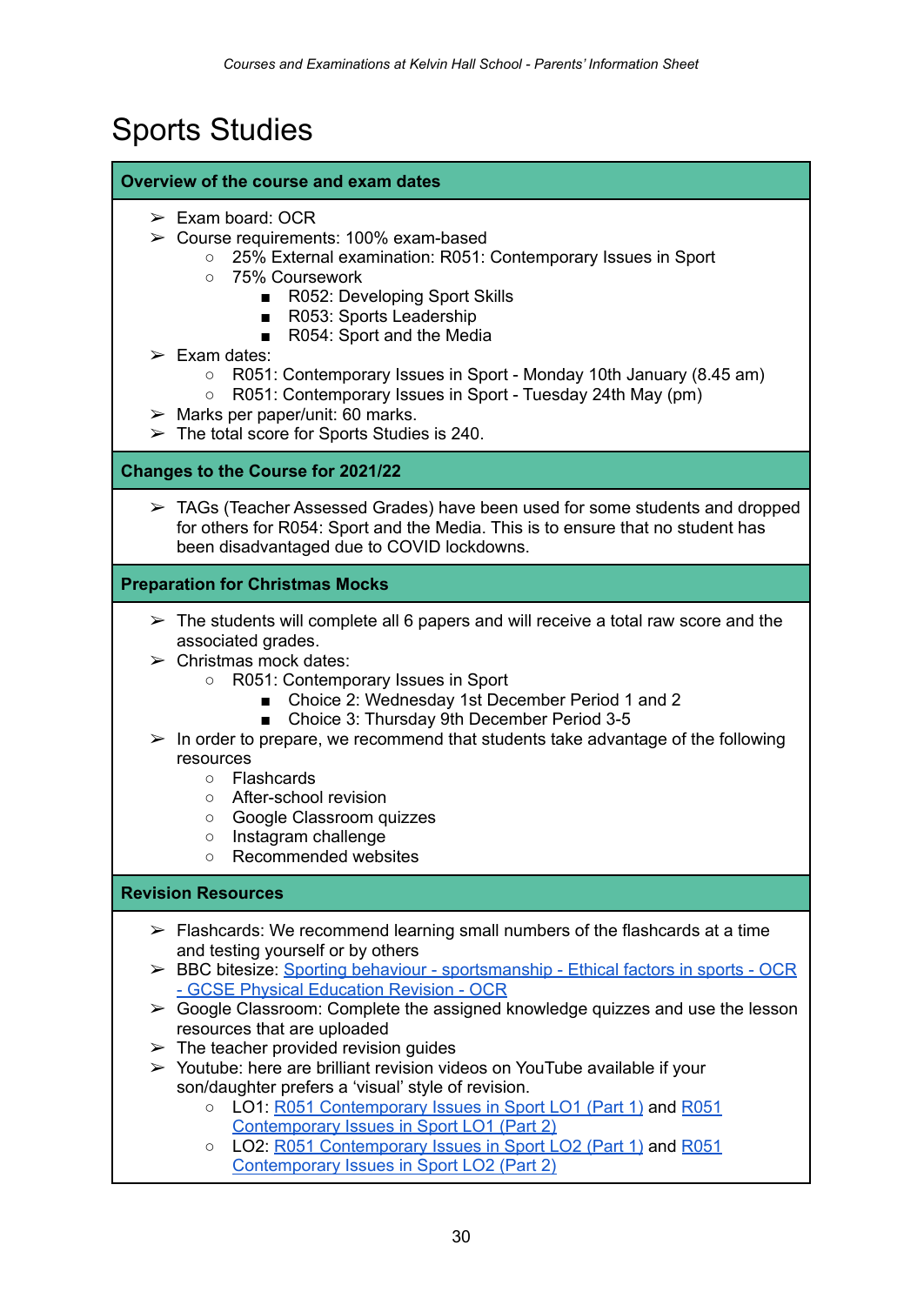- LO3: R051 [Contemporary](https://www.youtube.com/watch?v=Er1_L1bQNSk) Issues in Sport LO3 Major Sporting Events (Part [1\)](https://www.youtube.com/watch?v=Er1_L1bQNSk) and R051 [Contemporary](https://www.youtube.com/watch?v=Ix1TAuX91XQ) Issues in Sport LO3 Major Sporting Events [\(Part](https://www.youtube.com/watch?v=Ix1TAuX91XQ) 2)
- LO4: Cambridge Nationals R051 LO4 NGB's in sport with Mr [Pemberton](https://www.youtube.com/watch?v=XCpw5-NnIf0) I The [Bolsover](https://www.youtube.com/watch?v=XCpw5-NnIf0) School

### **Exam Techniques**

- $\triangleright$  Walking Talking Mocks: Students will be guided through exam questions in exam settings, this acclimatises them to the exam hall and teaches them how to apply their knowledge to exam questions.
- $\triangleright$  Recall: The use of flashcards alongside recall quizzes allows students to learn all of the key content for the exam.
- $\triangleright$  Revision every Tuesday or Thursday after school: Preparing students by revisiting content and application of knowledge.

- $\triangleright$  Google Classroom: All resources are uploaded here, so students can use the resources for revision.
- $\triangleright$  After school revision: Revision every Tuesday or Thursday after school, preparing students by revisiting content and application of knowledge.
- $\triangleright$  After the January examination, there will be time set aside in lessons to improve R053: Sports Leadership coursework before its final moderation.